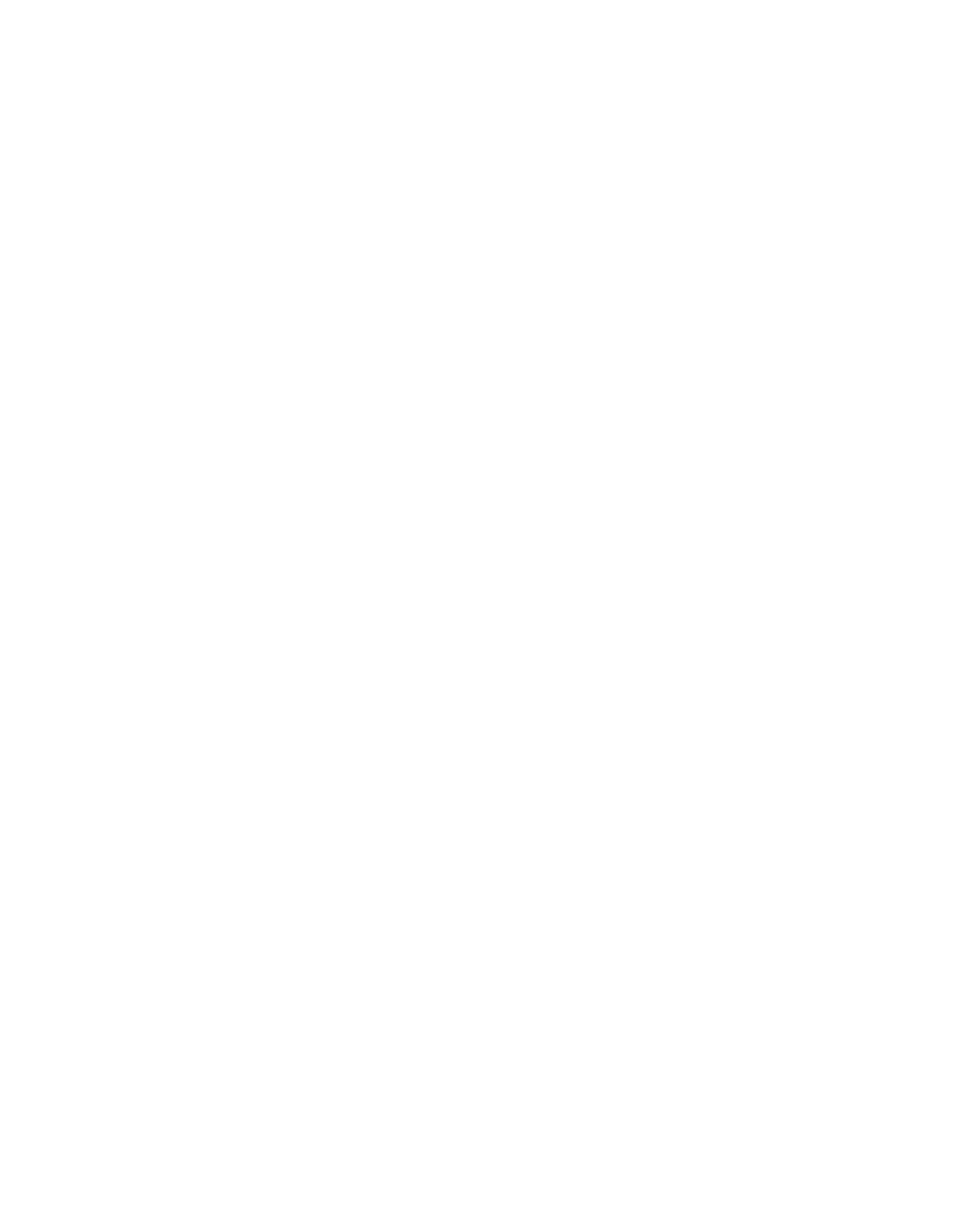# **Contents**

| Contact Information                                                                        | 1                |
|--------------------------------------------------------------------------------------------|------------------|
| <b>Program Description</b>                                                                 | 5                |
| Overview of OVW                                                                            | $\mathbf 5$      |
| <b>Statutory Authority</b>                                                                 | 5                |
| About this OVW Program                                                                     | $\mathbf 5$      |
| Program Scope                                                                              | $\mathbf 5$      |
| <b>Purpose Areas</b>                                                                       | $\mathbf 5$      |
| <b>OVW Priority Areas</b>                                                                  | $\mathbf 5$      |
| Activities that Compromise Victim Safety and Recovery or Undermine Offender Accountability | 6                |
| Out-of-Scope Activities                                                                    | 6                |
| <b>Limited Use of Funds</b>                                                                | 6                |
| Activities Requiring Prior Approval                                                        | 6                |
| Project Types                                                                              | 6                |
| <b>Federal Award Information</b>                                                           | $\overline{7}$   |
| Awards, Amounts and Durations                                                              | $\overline{7}$   |
| Availability of Funds                                                                      | $\overline{7}$   |
| <b>Types of Awards</b>                                                                     | $\overline{7}$   |
| <b>Award Period and Amounts</b>                                                            | $\overline{7}$   |
| <b>Types of Applications</b>                                                               | 8                |
| <b>Mandatory Program Requirements</b>                                                      | 8                |
| <b>Eligibility Information</b>                                                             | 8                |
| Eligible Applicants                                                                        | 8                |
| Cost Sharing or Matching                                                                   | $\boldsymbol{9}$ |
| Other Program Eligibility Requirements                                                     | $\boldsymbol{9}$ |
| Application and Submission Information                                                     | $\boldsymbol{9}$ |
| Address to Request Application Package                                                     | 10               |
| Content and Form of Application Submission                                                 | 10               |
| Formatting and Technical Requirements                                                      | 10               |
| <b>Application Contents</b>                                                                | 10               |
| Information to Complete the Application for Federal Assistance (SF-424)                    | 10               |
| Standard Applicant Information (JustGrants 424 and General Agency Information)             | 11               |
| Proposal Abstract                                                                          | 11               |
| Data Requested with Application                                                            | 11               |
| <b>Proposal Narrative</b>                                                                  | 11               |
| <b>Budget and Associated Documentation</b>                                                 | 13               |
| Budget Worksheet and Budget Narrative (Web-based Form)                                     | 13               |
| <b>Pre-Agreement Cost</b>                                                                  | 15               |
| Indirect Cost Rate Agreement (if applicable)                                               | 15               |
| Financial Management Questionnaire (including applicant disclosure of high-risk status)    | 15               |
| Disclosure of Process Related to Executive Compensation                                    | 15               |
| Document(s) Demonstrating Authority to Apply                                               | 16               |
| <b>Additional Application Components</b>                                                   | 16               |
| Letters of Nonsupplanting                                                                  | 16               |
| Proof of 501(c)(3) Status (Nonprofit Organization Only)                                    | 16               |
| <b>Confidentiality Notice Form</b>                                                         | 16               |
| <b>Disclosures and Assurances</b>                                                          | 17               |
| Disclosure of Lobbying Activities                                                          | 17               |
|                                                                                            |                  |

Page 3 of 26 O-OVW-2022-171039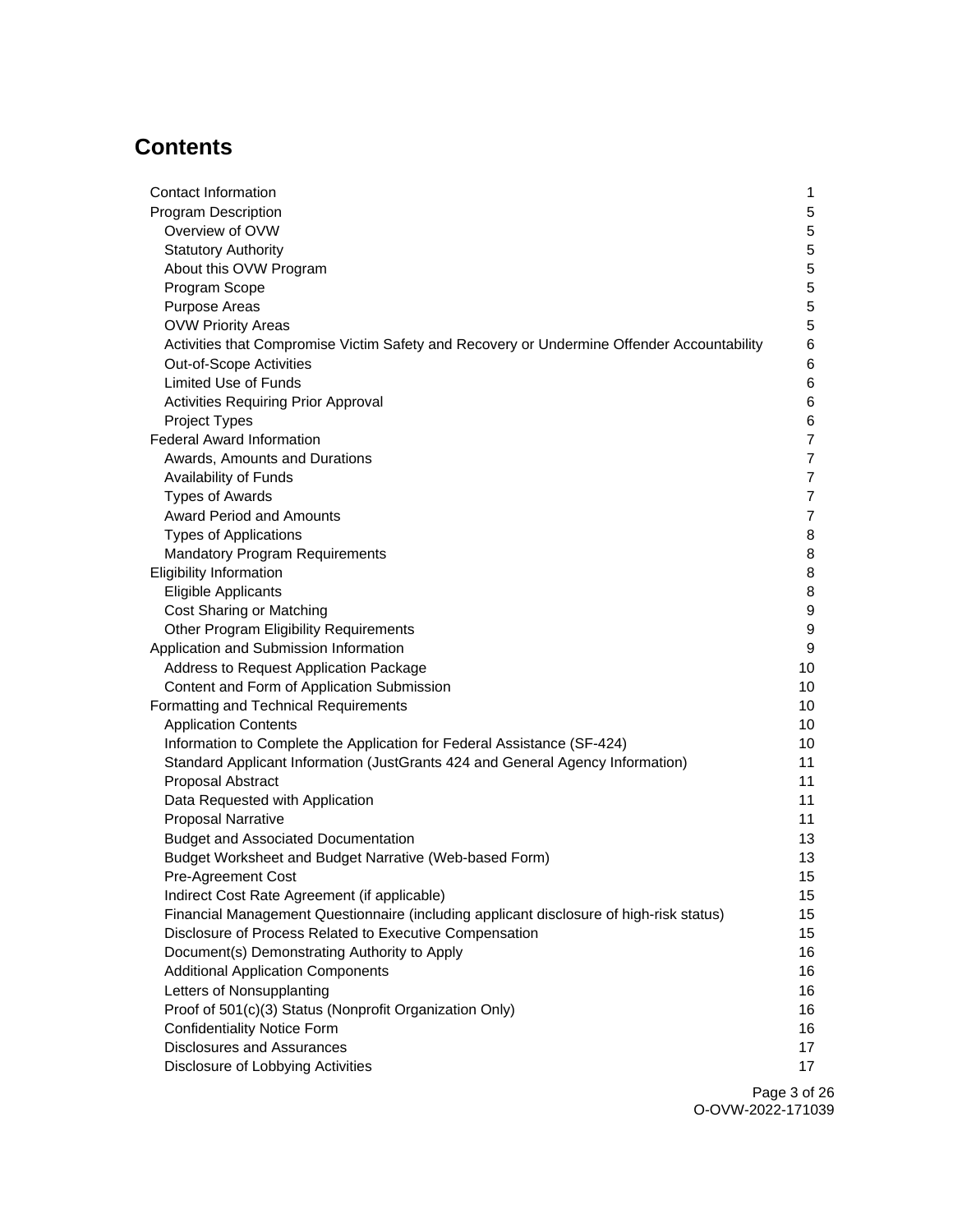| <b>DOJ Certified Standard Assurances</b>                                                       | 17 |
|------------------------------------------------------------------------------------------------|----|
| Applicant Disclosure of Duplication in Cost Items                                              | 17 |
| DOJ Certifications Regarding Lobbying; Debarment, Suspension and Other Responsibility Matters; |    |
| and Drug-Free Workplace Requirements                                                           | 17 |
| How to Apply                                                                                   | 17 |
| Submission Dates and Time                                                                      | 18 |
| Application Review Information                                                                 | 20 |
| <b>Review Criteria</b>                                                                         | 20 |
| <b>Review and Selection Process</b>                                                            | 20 |
| Anticipated Announcement and Federal Award Dates                                               | 21 |
| <b>Federal Award Administration Information</b>                                                | 21 |
| <b>Federal Award Notices</b>                                                                   | 21 |
| Administrative, National Policy, and Other Legal Requirements                                  | 22 |
| General Information about Post-Federal Award Reporting Requirements                            | 22 |
| Federal Awarding Agency Contact(s)                                                             | 22 |
| Other Information                                                                              | 22 |
| Public Reporting Burden- Paper Work Reduction Act Notice                                       | 22 |
| <b>Application Checklist</b>                                                                   | 23 |
| <b>Survey Questions</b>                                                                        | 23 |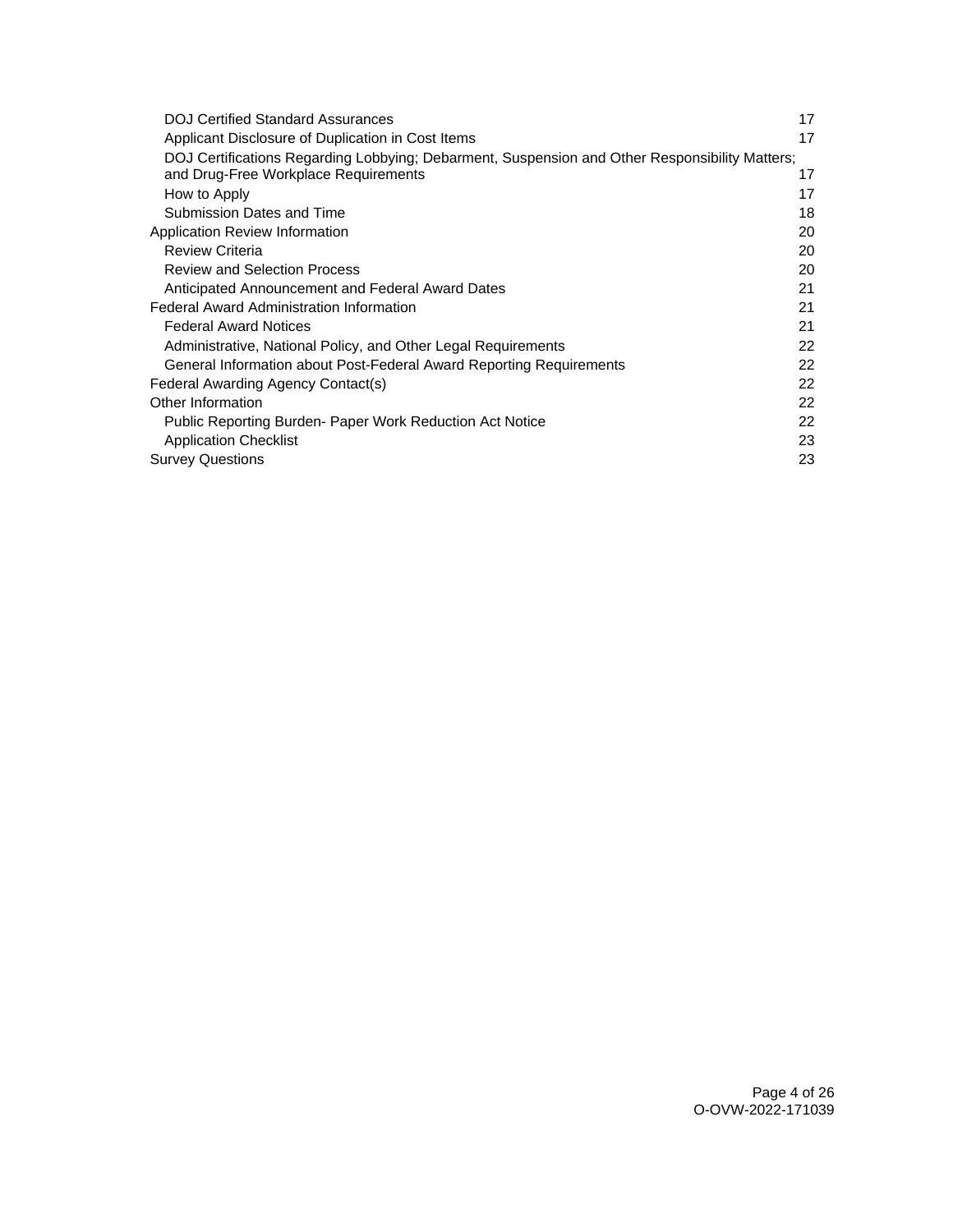# <span id="page-4-0"></span>**Program Description**

# **Overview of OVW**

OVW is a component of the United States Department of Justice (DOJ). Created in 1995, OVW administers grant programs authorized by the Violence Against Women Act (VAWA) and subsequent legislation and provides national leadership on issues of domestic violence, dating violence, sexual assault, and stalking. OVW grants support coordinated community responses to hold offenders accountable and serve victims.

# **Statutory Authority**

34 U.S.C. § 12511(e)

#### **About this OVW Program**

This program is authorized by 34 U.S.C § 12511(e). The Tribal Sexual Assault Services Program (TSASP) (CFDA # 16.024) supports efforts to create, maintain, and expand sustainable sexual assault services provided by Tribes. tribal organizations, and nonprofit tribal organizations within Indian country and Alaska Native villages. TSASP supported projects provide intervention, advocacy, accompaniment (e.g., accompanying victims to court, medical facilities, or police departments), support services, and related assistance for adult, youth, and child victims of sexual assault, non-offending family and household members of victims, and those collaterally affected by the sexual assault. For additional information about this program and related performance measures, including how awards contribute to the achievement of program goals and objectives, see:

- OVW grant program information: [OVW Grants and Programs Webpage.](https://www.justice.gov/ovw/grant-programs)
- Program performance measures under the Measuring Effectiveness Initiative: [VAWA Measuring](https://www.vawamei.org/grant-programs/)  [Effectiveness Initiative webpage.](https://www.vawamei.org/grant-programs/)
- Examples of successful projects in OVW's [most recent report to Congress](https://www.justice.gov/ovw/reports-congress#s1) on the effectiveness of VAWA grant programs.

#### **Program Scope**

Activities supported by this program are determined by statute, federal regulations, and OVW policies. If an applicant receives an award, the funded project is bound by this solicitation, the [DOJ Financial Guide,](https://www.justice.gov/ovw/page/file/1298396/download) including updates to the financial guide after an award is made, the [Solicitation Companion Guide,](https://www.justice.gov/ovw/resources-applicants) and the conditions of the award.

#### **Purpose Areas**

Pursuant to 34 U. S. C. § 12511(e), funds under this program must be used to support the establishment, maintenance, and expansion of programs and projects within Indian country and Alaska Native villages to provide intervention and related assistance to those victimized by sexual assault.

By statute, 34 U.S.C. § 12511(b)(2)(C), "intervention and related assistance" includes:

- 1. 24-hour hotline services providing crisis intervention services and referral.
- 2. Accompaniment and advocacy through medical, criminal justice, and social support systems, including medical facilities, police, and court proceedings.
- 3. Crisis intervention, short-term individual and group support services, and comprehensive service coordination and supervision to assist sexual assault victims and family or household members.
- 4. Information and referral to assist the sexual assault victim and family or household members.
- 5. Community-based, culturally specific services and support mechanisms, including outreach activities for underserved communities
- 6. The development and distribution of materials on issues related to the services described in  $(1) (5)$ .

# **OVW Priority Areas**

In FY 2022, OVW is interested in supporting the priority area identified below. Applications proposing activities in the following areas will be given special consideration.

1. Improve outreach, services, and support for survivors of sexual assault from underserved communities, particularly LGBTQ and immigrant communities. Examples of activities that can address this priority area include proposing to provide services tailored to the needs of the underserved population or expanding referrals for services to community-based organizations that serve a particular underserved community.

> Page 5 of 26 O-OVW-2022-171039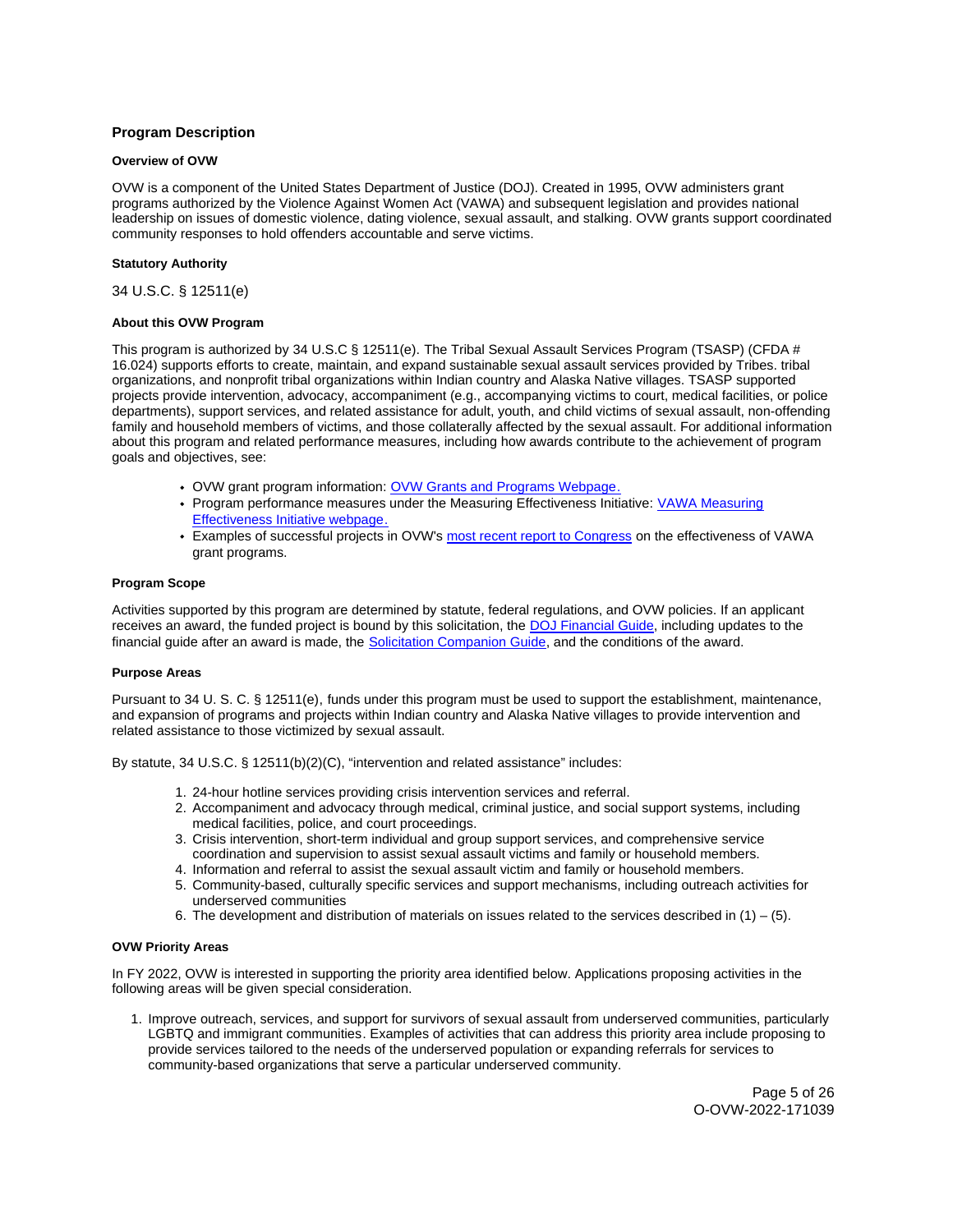#### <span id="page-5-0"></span>**Activities that Compromise Victim Safety and Recovery or Undermine Offender Accountability**

OVW does not fund activities that jeopardize victim safety, deter or prevent physical or emotional healing for victims, or allow offenders to escape responsibility for their actions. Applications that propose any such activities may receive a deduction in points during the review process or may be eliminated from consideration. Information on activities that compromise victim safety and recovery or undermine offender accountability may be found in the [Solicitation Companion](https://www.justice.gov/ovw/resources-applicants)  [Guide.](https://www.justice.gov/ovw/resources-applicants)

#### **Out-of-Scope Activities**

The activities listed below are out of the program scope and will not be supported by this program's funding. See also the list of unallowable costs in the Funding Restrictions section of this solicitation.

- 1. Research projects. Funds under this program may not be used to conduct research, defined in 28 C.F.R. § 46.102 as a systematic investigation designed to develop or contribute to generalizable knowledge. Surveys and focus groups, depending on their design and purpose, may constitute research and therefore be out-of-scope. Prohibited research does not include assessments conducted for internal improvement purposes only (see Limited Use of Funds below). For information on distinguishing between research and assessments, see the Solicitation [Companion Guide.](https://www.justice.gov/ovw/resources-applicants)
- 2. Activities focused on prevention efforts and public education (e.g., bystander intervention, social norms campaigns, and presentations on healthy relationships),
- 3. Criminal justice-related projects, including law enforcement, prosecution, courts, and forensic interviews.
- 4. Providing domestic violence or dating violence victim services unrelated to intimate partner sexual violence.
- 5. Sexual Assault Forensic Medical Examiner programs.
- 6. Sexual Assault Response Team coordination.
- 7. Providing training to allied professionals and the community (e.g., law enforcement, child protection services, prosecution, other community-based organizations or tribal agencies).

Applications that propose activities deemed to be substantially out-of-scope may receive a deduction in points during the review process or may be eliminated from consideration.

#### **Limited Use of Funds**

Grantees may use up to three percent of grant award funds to assess their work for internal improvement purposes only, such as by convening a listening session to identify service gaps in the community or surveying training participants about the quality of training content and delivery. Applicants considering such assessments must refer to the OVW research decision tree in the Solicitation Companion Guide to ensure that the activity does not qualify as human subjects research. The [Solicitation Companion Guide](https://www.justice.gov/ovw/resources-applicants) also provides additional information on federal requirements related to research, assessments, and surveys.

#### **Activities Requiring Prior Approval**

Recipients must receive prior approval before using grant funds to support surveys, whether conducted as part of a program or needs assessment, or for any other purpose. Prior approval is necessary to determine whether the activity is within the scope of the award and meets the requirements of the Paperwork Reduction Act (see the Solicitation [Companion Guide](https://www.justice.gov/ovw/resources-applicants) for more information).

#### **Project Types**

Applicants may propose to implement either a Standard project or an Improving Tribal Responses to Sexual Assault (ITRSA) Capacity-Building project.

#### Standard project:

Applicants must propose activities under the TSASP statutory purpose areas.

• Improving Tribal Responses to Sexual Assault (ITRSA) Capacity-Building project:

ITRSA Capacity-Building applicants will initially engage in a comprehensive assessment process that identifies the strengths and gaps of their community's responses to sexual assault. Following the assessment, a customized project implementation plan will be developed in consultation with an OVW-designated Technical Assistance Provider(s). The plan will detail short-term and long-term strategies to provide sexual assault services.

> Page 6 of 26 O-OVW-2022-171039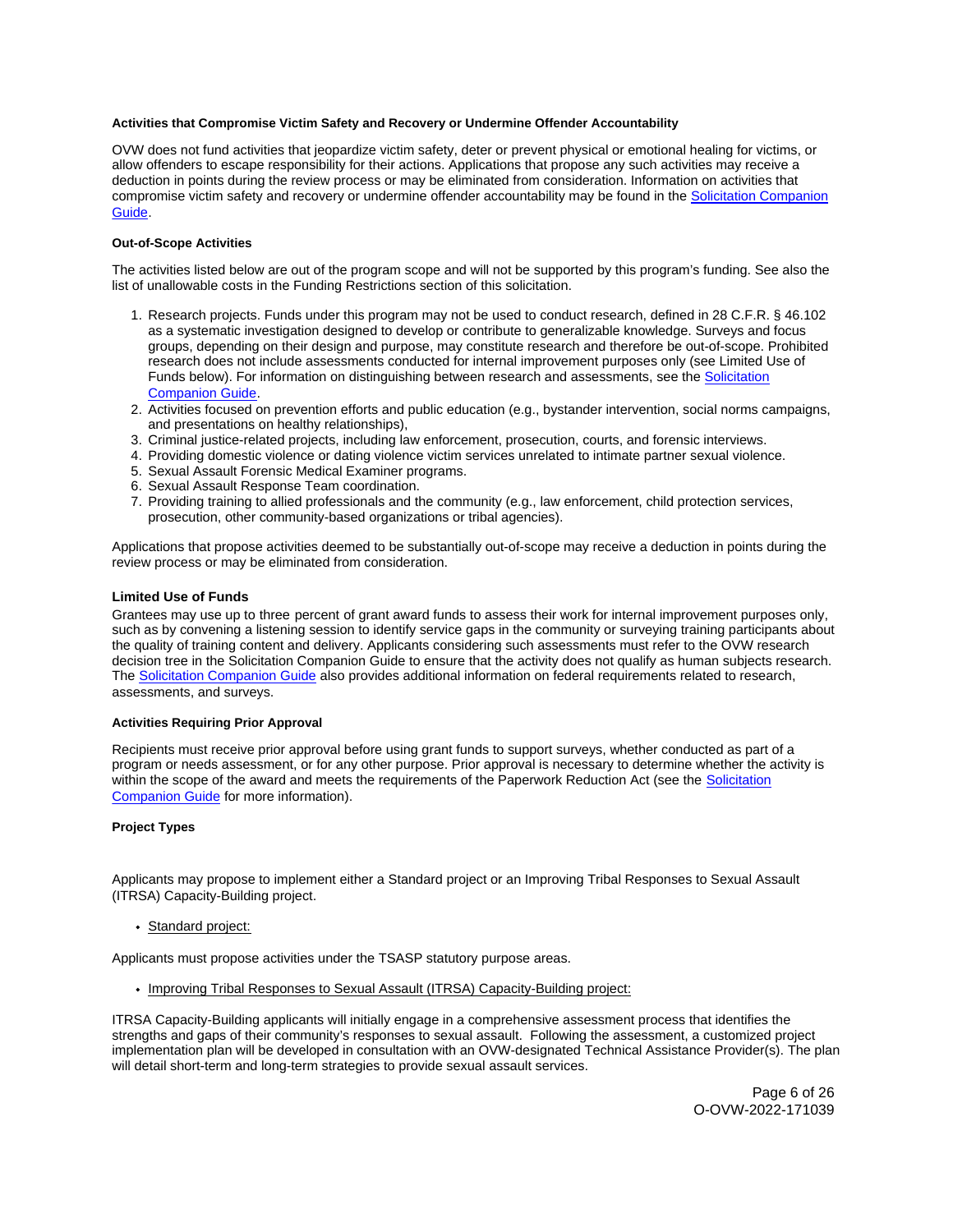<span id="page-6-0"></span>ITRSA Capacity-Building grantees will participate in individualized training and technical assistance (TTA), focused on intervention and related assistance to those victimized by sexual assault. TTA will target areas such as, but not limited to: 1) crisis intervention services and referral, 2) accompaniment and advocacy through medical, criminal justice and support social systems, 3) short-term individual and group support services, and 4) comprehensive service coordination.

Note: ITRSA Capacity-Building projects are intended for applicants that have never received or not recently received an award under the Tribal Sexual Assault Services Program. OVW retains discretion to move standard project applicants into ITRSA or vice versa.

# **Federal Award Information**

#### **Solicitation Categories**

This solicitation does not include Solicitation Categories.

**Awards, Amounts and Durations** 

**Anticipated Number of Awards Anticipated Maximum Dollar Amount of Awards**  8 \$525,000.00

10/1/22 12:00 AM 36

**Period of Performance Start Date Period of Performance Duration (Months)** 

**Anticipated Total Amount to be Awarded Under Solicitation**  \$4,100,000.00

#### **Availability of Funds**

All awards are subject to the availability of appropriated funds and any modifications or additional requirements that may be imposed by law. There is no guarantee that funds will be available in the future. OVW may elect to make awards in a future fiscal year for applications submitted under this solicitation but not selected for FY 2022 funding, depending on the merits of the applications and the availability of funding.

# **Types of Awards**

Awards will be made as grants.

# **Award Period and Amounts**

The award period is 36 months. Budgets must reflect 36 months of project activity, and the total "estimated funding" on the SF-424 must reflect 36 months. OVW anticipates that the award period will start on October 1, 2022.

OVW estimates that it will make up to eight awards for an estimated \$4,100,000.

Funding levels under this program for FY 2022 are:

- 1. Standard projects: up to \$500,000 for the entire 36 months.
- 2. Improving Tribal Responses to Sexual Assault (ITSRA) Capacity-Building projects: up to \$525,000 for the entire 36 months.

At the end of the 36-month award period, grantees may be eligible to receive 24 months of additional noncompetitive funding to continue their projects. Any future supplemental awards will be based on factors, including, but not limited to, OVW's available appropriation and grantee performance, including appropriate spending history.

OVW has the discretion to make awards for greater or lesser amounts than requested and to negotiate the scope of work and budget with applicants prior to making an award.

> Page 7 of 26 O-OVW-2022-171039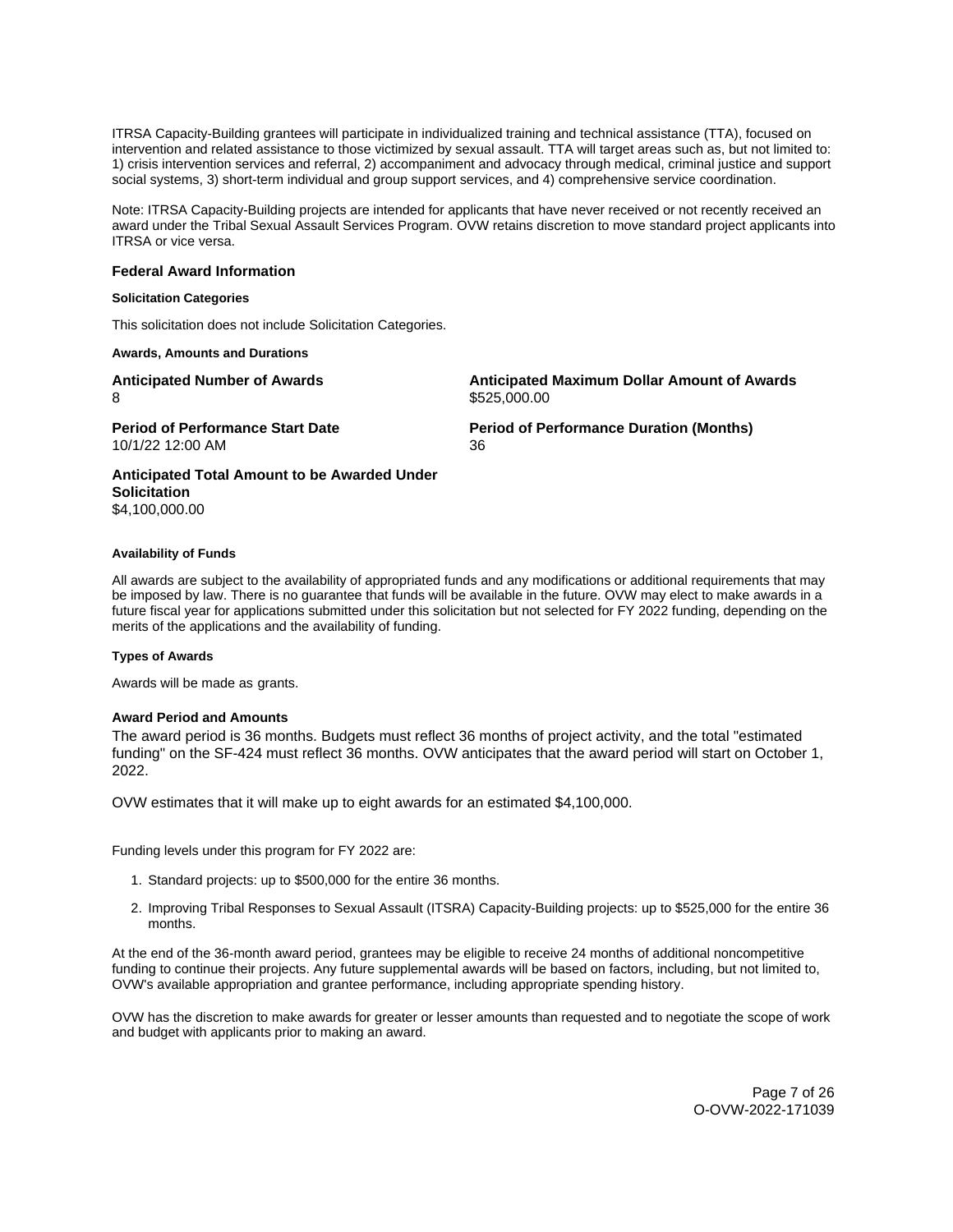# <span id="page-7-0"></span>**Types of Applications**

In FY 2022, OVW will accept applications for this program from eligible applicants that did not receive an FY 2020 or FY 2021 TSASP award. All FY 2022 applications will be processed as new awards. Recipients of an FY 2020 or FY 2021 award under this program are NOT eligible to apply as the lead applicant or as a partner/subrecipient on an FY 2022 proposal.

**Note:** Current grantees with a substantial amount of unobligated funds remaining (50 percent or more of the previous award) as of March 31, 2022 without adequate justification may not be considered for funding or may receive a reduced award amount if selected for funding in FY 2022.

# **Mandatory Program Requirements**

Applicants that receive funding under this program will be required to engage in the following activities:

- 1. OVW-sponsored training and technical assistance (TTA).
- 2. OVW may conduct a program assessment or evaluation necessitating grantee involvement. Therefore, recipients may be expected to dedicate some OVW-funded time and resources to participating in an assessment or evaluation.
- 3. All applicants participating in the Five-Year Funding Option are required to participate in a mandatory Project Implementation Workshop during the initial 36-month award period
- 4. Provision of direct victim services to survivors of sexual assault. Applications must address both of the following requirements:

a. provision of core sexual assault victim services including at minimum: crisis intervention; advocacy and accompaniment; information and referral; counseling; support groups; and support for those collaterally affected by the victimization, including the victim's non-offending family or household members; and b. provision of services for a broad range of survivors of sexual assault perpetrated by a non-intimate partner (e.g., victims of sex trafficking who have also experienced sexual assault, adults abused as children, male survivors, child and youth survivors, and adults sexually assaulted by a non-intimate partner, such as a stranger, neighbor, family member, or coworker).

**Note**: Applications failing to address both of the above requirements may receive a deduction in points during the review process and/or be required to revise project goals and objectives prior to receiving an award.

# **Eligibility Information**

#### **Eligible Applicants**

Pursuant to 34 U.S.C. § 12511(e), the following entities are eligible to apply for this program:

- Indian Tribes: A tribe, band, pueblo, nation, or other organized group or community of Indians, including any Alaska Native Village or regional or village corporation (as defined in, or established pursuant to, the Alaska Native Claims Settlement Act (43 U.S.C. § 1601 et seq.)), that is recognized as eligible for the special programs and services provided by the United States to Indians because of their status as Indians (34 U.S.C. § 12291(a)(16)).
- Tribal Consortiums: A coalition of two or more separate Indian Tribes that join together for the purpose of participating in self-governance.

**Note**: For applicants applying as a tribal consortium, the applicant must submit documentation of authority to apply from each tribal consortium member, unless existing consortium bylaws or other governance documents allow action without explicit authorization from the consortium member tribes. In that case, a copy of the bylaws or other governance documents that allow the consortium's action, without explicit authorization from all consortium members, must be included with the application. This documentation must be current, must be sufficient to demonstrate authority for the application, must contain authorized signature(s), and must be submitted by the application due date.

Tribal Organizations: (1) the governing body of any Indian Tribe; or (2) any legally established organization of Indians which is controlled, sanctioned, or chartered by such governing body of a Tribe or Tribes to be served, or which is democratically elected by the adult members of the Indian community to be served by such organization and which includes the maximum participation of Indians in all phases of its activities (34 U.S.C. § 12291(a)(38)). Nonprofit Tribal Organizations: (1) a victim service provider that has as its primary purpose to assist American Indian or Alaska Native victims of domestic violence, dating violence, sexual assault, or stalking; and (2) staff and leadership of the organization must include persons with a demonstrated history of assisting American Indian or

> Page 8 of 26 O-OVW-2022-171039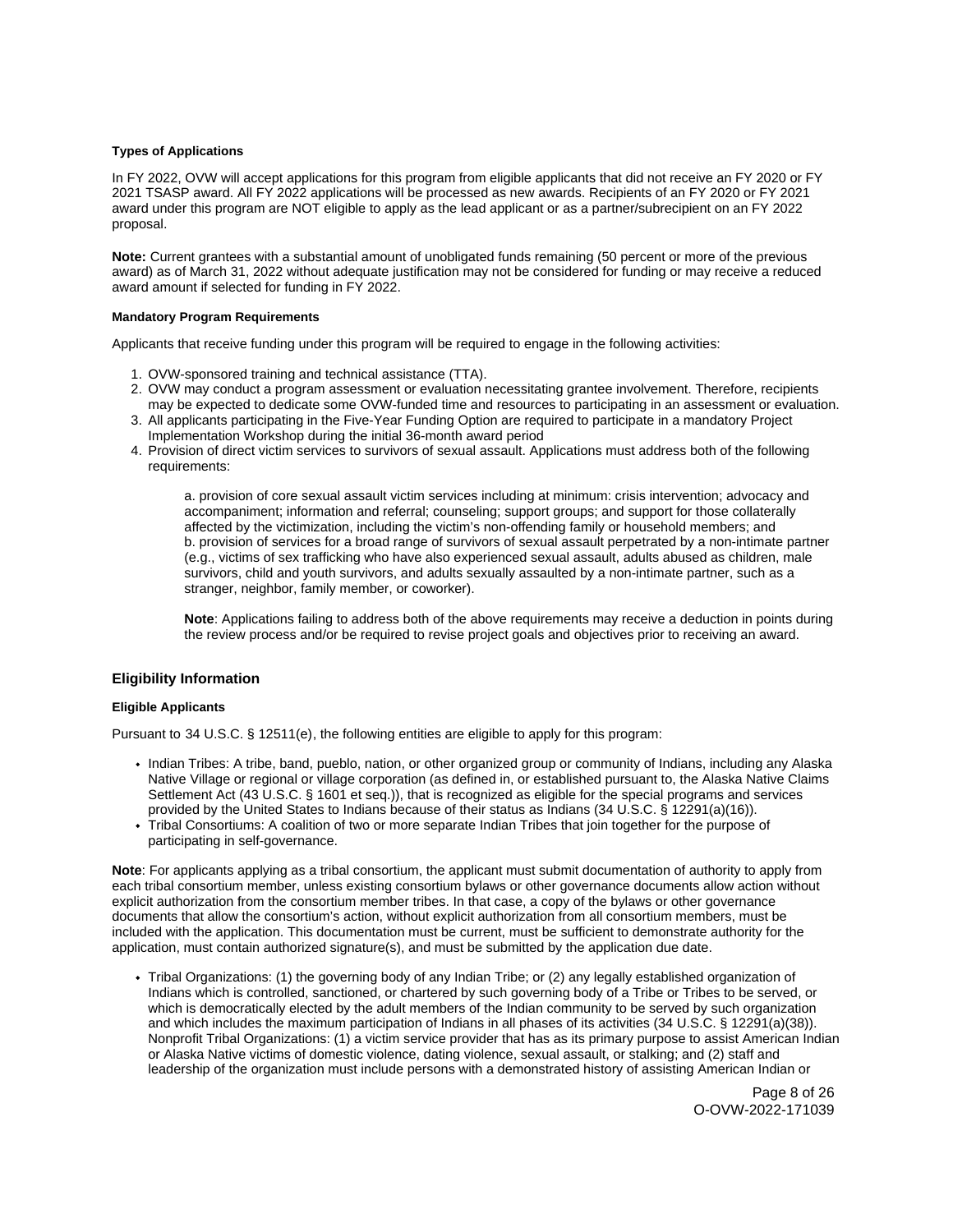<span id="page-8-0"></span>Alaska Native victims of domestic violence, dating violence, sexual assault, or stalking (See 34 U.S.C. § 12291(a) (37)).

**Note**: A victim service provider is a nonprofit, nongovernmental or tribal organization or rape crisis center, including a state or tribal domestic violence and/or sexual assault coalition, that assists or advocates for domestic violence, dating violence, sexual assault, or stalking victims, including a domestic violence shelter, faith-based organization or other organization, with a documented history of effective work concerning domestic violence, dating violence, sexual assault, or stalking. 34 U.S.C. § 12291(a)(43). Victim service providers must provide direct services to victims of domestic violence, dating violence, sexual assault, or stalking as one of their primary purposes and have a demonstrated history of effective work in this field.

# Faith-Based and Community Organizations

Faith Based and community organizations that meet the eligibility requirements are eligible to receive awards under this solicitation (see "Faith-Based Organizations" on the [OVW website](https://www.justice.gov/ovw/resources-applicants#Resources) for more information).

# 501(c)(3) Status

Any entity that is eligible for this program based on its status as a nonprofit organization must be an organization that is described in section 501(c)(3) of the Internal Revenue Code of 1986 and is exempt from taxation under section 501(a) of that Code. See 34 U.S.C. § 12291(b)(16)(B)(i).

# **Ineligible Entities and Disqualifying Factors**

Applications submitted by ineligible entities or that do not meet all program eligibility requirements will not be considered for [funding](https://funding.In).In addition, an application deemed deficient in one or more of the following categories may not be considered for funding: 1. activities that compromise victim safety, 2. out-of-scope activities, 3. unallowable costs, 4. pre-award risk assessment, 5. completeness of application contents, and 6. timeliness. Failure to comply fully with all applicable unique entity identifier and SAM requirements (see Application and Submission section for more information on these requirements) will result in removal from consideration. An applicant with past performance issues, long-standing open audits, or an open criminal investigation also may not be considered for funding.

**Note:** Any nonprofit organization that holds money in offshore accounts for the purpose of avoiding paying the tax described in section 511(a) of the Internal Revenue Code is not eligible for a grant from this program. See 34 U.S.C. § 12291(b)(16)(B)(ii).

# **Cost Sharing or Matching**

This program has no matching or cost-sharing requirement.

# **Other Program Eligibility Requirements**

In addition to meeting the eligible entity requirements outlined above, applicants for this program must also meet the requirements below. All certification and other eligibility related documents must be current and developed in accordance with the FY 2022 solicitation.

#### Eligible Service Area

Eligibility is limited to Indian tribes, tribal consortiums, tribal organizations, and nonprofit tribal organizations with programs and activities within Indian country and Alaska Native villages. See 34 U.S.C. § 12511(e)(2)(B).

**Note**: The term "Indian country" means "(a) all land within the limits of any Indian reservation under the jurisdiction of the United States Government, notwithstanding the issuance of any patent, and, including rights-of-way running through the reservation, (b) all dependent Indian communities within the borders of the United States whether within the original or subsequently acquired territory thereof, and whether within or without the limits of a state, and (c) all Indian allotments, the Indian titles to which have not been extinguished, including rights-of-way running through the same." 18 U.S.C. § 1151. The term "Alaska Native village" has the same meaning given that term in the Alaska Native Claims Settlement Act (42 U.S.C. §§ 1601 et seq.). 34 U.S.C. § 12291(a)(1).

#### Limit on Number of Applications

OVW will consider only one application to this solicitation per organization for the same service area. In addition, if an applicant submits multiple versions of the same application, OVW will review only the most recent system-validated version submitted before the deadline.

# **Application and Submission Information**

Page 9 of 26 O-OVW-2022-171039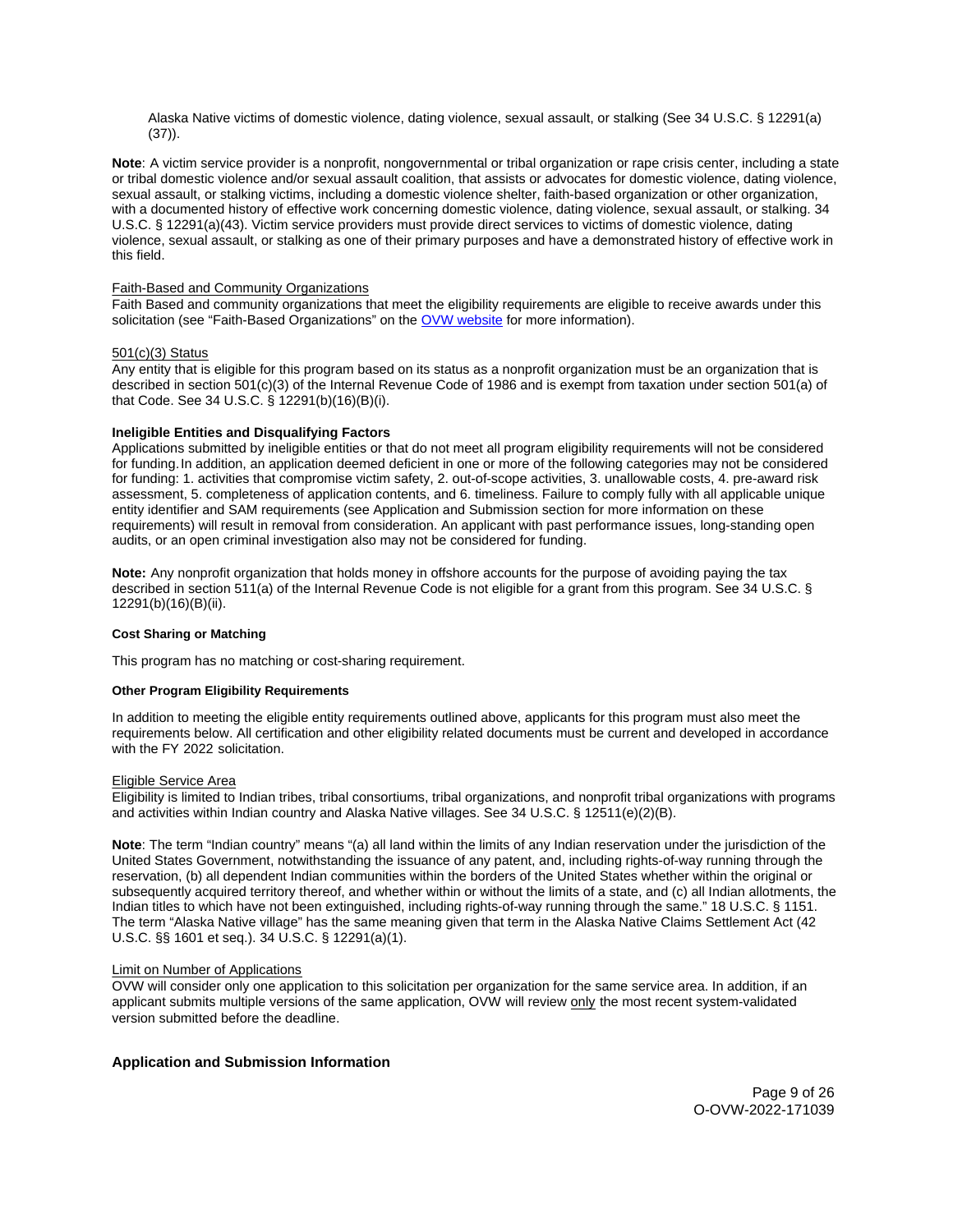# <span id="page-9-0"></span>**Address to Request Application Package**

The complete application package (this solicitation, including links to required forms) is available on [Grants.gov](https://Grants.gov) and on the [OVW website.](https://www.justice.gov/ovw/how-apply) Applicants wishing to request a paper copy of these materials should contact 202-307-6026 or [OVW.Tribal.SASP@usdoj.gov.](mailto:OVW.Tribal.SASP@usdoj.gov)

# **Pre-Application Information Session(s)**

OVW will post a pre-recorded Pre-Application Information Session on its website. Listening to this session is optional and not a requirement to be eligible to apply. The session is tentatively scheduled to be available by March 21, 2022 on the [OVW website.](https://www.justice.gov/ovw/how-apply)

Participation in a pre-application information session is optional and not a requirement to be eligible to apply.

# **Content and Form of Application Submission**

The information below ("**Letter of Intent**" through "**Submission Dates and Times**") describes the full content and form of application submission.

# **Letter of Intent**

Applicants intending to apply for FY 2022 funding under this program are strongly encouraged to submit a Letter of Intent. The letter should state that the applicant is registered and current with SAM and with [Grants.gov](https://Grants.gov). The letter should be submitted to OVW at [OVW.Tribal.SASP@usdoj.gov](mailto:OVW.Tribal.SASP@usdoj.gov) by March 28, 2022. This letter will not obligate the applicant to submit an application. See the [OVW website](https://www.justice.gov/ovw/resources-applicants) for a sample Letter of Intent.

# **Formatting and Technical Requirements**

Applications must follow the requirements below for all documents attached to the application, unless otherwise noted. Points may be deducted for applications that do not adhere to the following requirements:

- 1. Double-spaced (charts may be single-spaced)
- 2. 8½ x 11 inch pages
- 3. One-inch margins
- 4. Type no smaller than 12 point, Times New Roman (TNR) or Arial font, except for footnotes, which may be in 10 point font
- 5. Page numbers
- 6. No more than 15 pages for the Proposal Narrative
- 7. Word documents in the following formats: Microsoft Word (.doc), PDF files (.pdf), or Text Documents (.txt)
- 8. Headings and sub-headings that correspond to the sections identified in this section of the solicitation

# **Application Contents**

Applications must include the required documents and demonstrate that the program eligibility requirements have been met. For a complete checklist of the application contents, see the Application Checklist in the Other Information section of this solicitation.

Applications that do not include all the following documents will be considered substantially incomplete, which may result in removal from consideration for funding, or if awarded, may result in award conditions precluding access to funds:

- 1. Proposal Narrative
- 2. Budget Detail Worksheet and Narrative
- 3. Document(s) Demonstrating Authority to Apply (not required for Indian tribes)

# **Information to Complete the Application for Federal Assistance (SF-424)**

# Application for Federal Assistance (SF-424)

Applicants must complete the SF-424 in [Grants.gov](https://Grants.gov). The SF-424 is generated when the applicant begins the submission process in [Grants.gov.](https://Grants.gov) For Type of Applicant (box 9), do not select "Other". The amount of federal funding requested in the "Estimated Funding" section of this form (box 18a) must match the amount of federal funding requested in the budget section of the application package. This program does not require a match; therefore, the value for the Applicant line (box 18b) should be zero. The individual who is listed as "**Authorized Representative"** (box 21) must be an individual who has the authority to apply for and accept grant awards on behalf of the organization or jurisdiction.

> Page 10 of 26 O-OVW-2022-171039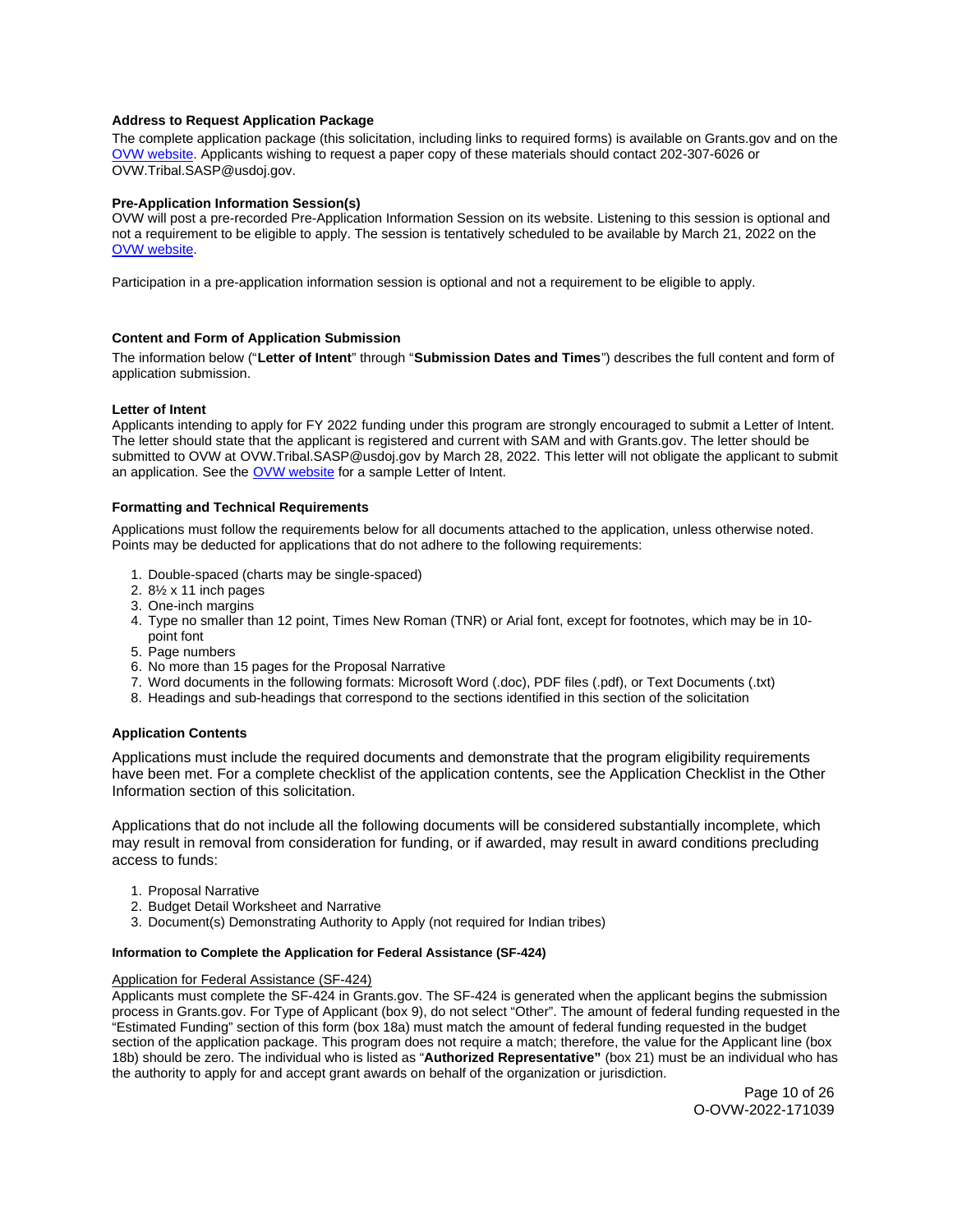<span id="page-10-0"></span>**Intergovernmental Review (SF-424 Question 19):** This solicitation ("funding opportunity") **is not** subject to Intergovernmental Review under Executive Order (E.O.) 12372. In completing the SF-424, an applicant is to answer question 19 by selecting the following response: "Program is not covered by E.O. 12372."

# Disclosure of Lobbying Activities (SF-LLL)

All applicants must complete and submit the Disclosure of Lobbying Activities (SF-LLL) form in [Grants.gov.](https://Grants.gov) Applicants that expend any funds for lobbying activities must provide the information requested on the SF-LLL. **Applicants that do not expend any funds for lobbying activities should enter "N/A" in the required highlighted fields.** 

#### **Standard Applicant Information (JustGrants 424 and General Agency Information)**

This section in the JustGrants application is pre-populated with the SF-424 data submitted in [Grants.gov](https://Grants.gov). Applicants are required to review the Standard Applicant Information and make edits as needed, confirm the Authorized Representative, verify the legal name and address, and enter the ZIP code(s) for the areas affected by the project.

#### **Proposal Abstract**

The Proposal Abstract must provide a short summary (**no more** than two pages double-spaced) of the proposed project, including names of applicant and partners, project title, purpose of the project (including goal and intended outcome), primary activities for which funds are requested, who will benefit (including geographic area to be served), products and deliverables, and how the applicant will measure progress in completing project goals and objectives. Applicants must not summarize past accomplishments in this section. The Proposal Abstract, which is to be entered into a text box in JustGrants, will not be scored but is used throughout the review process.

# **Data Requested with Application**

The Data Requested with Application (DRA) includes two surveys that must be completed in JustGrants but are not scored: Pre-Award Risk Assessment and TSASP DRA. A list of the questions included in each survey appears at the end of this solicitation under the heading, Survey Questions. Applicants should click on the Survey Name to access and complete the survey.

#### **Proposal Narrative**

The Proposal Narrative may not exceed 15 pages, double-spaced, and reviewers will not read beyond this page limit. For Standard projects, the Proposal Narrative must include the three sections below. For ITRSA Capacity-Building projects, the Proposal Narrative must include only the What Will Be Done section below. The total point value for the proposal narrative section is **80 points**. Applicants must upload the Proposal Narrative as an attachment in JustGrants. Bullets and tables may be used.

#### **Standard Projects**

# Purpose of the Proposal **(20 points)**

This section must clearly state the need for the project.

- 1. Describe the tribal community(ies) in the area to be served by the project, including, but not limited to traditionally underserved populations, such as communities of color, individuals with disabilities, individuals who are Deaf or hard of hearing, persons with limited English proficiency, older adults, and LGBTQ+ communities.
	- Geographic location
	- Demographic profile of the populations in the service area (e.g. tribal and non-tribal residents, poverty rate, workforce profile, or other relevant information).
- 2. Using local data (reference the data source), discuss, in general, the problem of sexual assault within the tribal community.
- 3. Discuss culturally specific sexual assault training and TA resources needed to successfully implement the proposed project.
- 4. For each of the following community resources, describe services currently available to the target population(s) that will be served by the project. Include both tribal and non-tribal resources. Specifically discuss gaps and/or barriers to accessing the services for American Indian and Alaska Native sexual assault survivors and their family or household members. If the resource does not exist in the service area, specifically state such.
	- a. victim advocacy program(s),

Page 11 of 26 O-OVW-2022-171039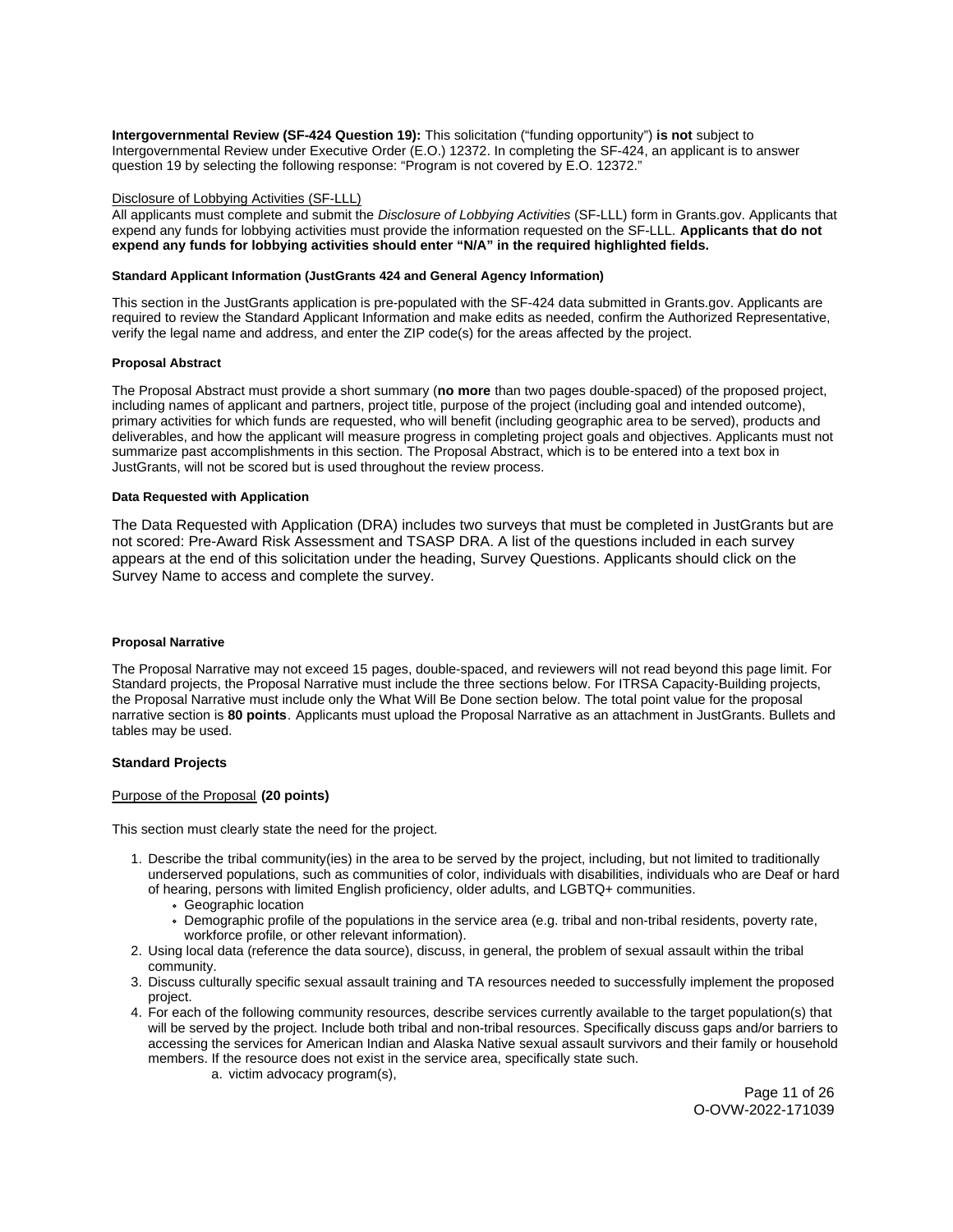- b. law enforcement,
- c. civil and criminal courts,
- d. sexual assault forensic exams and follow-up health care services, and
- e. mental health services adult and child.

# What Will Be Done **(45 points)**

The application must provide a clear link between the proposed activities and the need identified in the "Purpose of the Proposal" section above. The application must not include any of the activities listed as unallowable costs in the Funding Restrictions section of this solicitation.

This section must:

- 1. Clearly define and describe the measurable goals, objectives, activities, timeline for implementation (by project month or quarter), and person responsible for each task of the proposed project.\* **See the note below.**
- 2. Describe how the proposed project will account for and meet the unique cultural concerns and needs of sexual assault survivors and their families within the tribal community(ies) to be served.
- 3. Describe how the proposed project will address the unique needs of the traditionally underserved populations identified in the Purpose of the Proposal section above.
- 4. Describe how the proposed project will ensure outreach and response to a broad range of survivors of sexual violence (e.g., victims of sex trafficking who have also experienced sexual assault, adults abused as children, male survivors, child and youth survivors, and adults sexually assaulted by a person other than an intimate partner, such as a stranger, neighbor, family member, or coworker, community leader, clergy/spiritual leader). In consideration of funding limitations and community needs, applicants may choose to focus on a specific age range.
- 5. Describe how the proposed project will be accessible to individuals with disabilities, individuals who are hard of hearing, and persons with limited English proficiency.
- 6. Discuss the plan to ensure that key individuals involved in the proposed project receive sexual assault specific training and TA. **Note:** The \$35,000 set aside for TTA may include support for specialized professional development, training, and clinical supervision for counselors and advocates.

**\*Note:** Project activities must be directly related to the provision of direct intervention and related assistance for sexual assault victims, family and household members of such victims, and those collaterally affected by the victimization, except for the perpetrator of such victimization. Core victim services must include, at minimum: crisis intervention, advocacy and accompaniment, information and referral, counseling, support groups, and support for those collaterally affected by the victimization, including non-offending family and household members.

Applicants may use a chart to help fulfill this section. The chart may be single spaced.

Example Table of Goals, Objectives, and Implementation Steps for "What Will be Done" Section of Narrative

| Goal | Objective | Action Steps | Need(s) that it<br>responds to | Who is responsible Timeline |  |
|------|-----------|--------------|--------------------------------|-----------------------------|--|
|      |           |              |                                |                             |  |
|      |           |              |                                |                             |  |
|      |           |              |                                |                             |  |
|      |           |              |                                |                             |  |
|      |           |              |                                |                             |  |

# Who Will Implement the Proposal **(15 points)**

This section must:

- 1. Identify the key individuals and organizations, including project partners, involved in the proposed project.
- 2. Demonstrate that the individuals and organizations identified have the capacity to address the stated need and can successfully implement the proposed project activities; attach job descriptions of all key personnel.

For an applicant applying as an [Indian Tribe:](#EligibleApplicants)

Identify where the program responsible for implementing the proposed project is situated within the Tribe's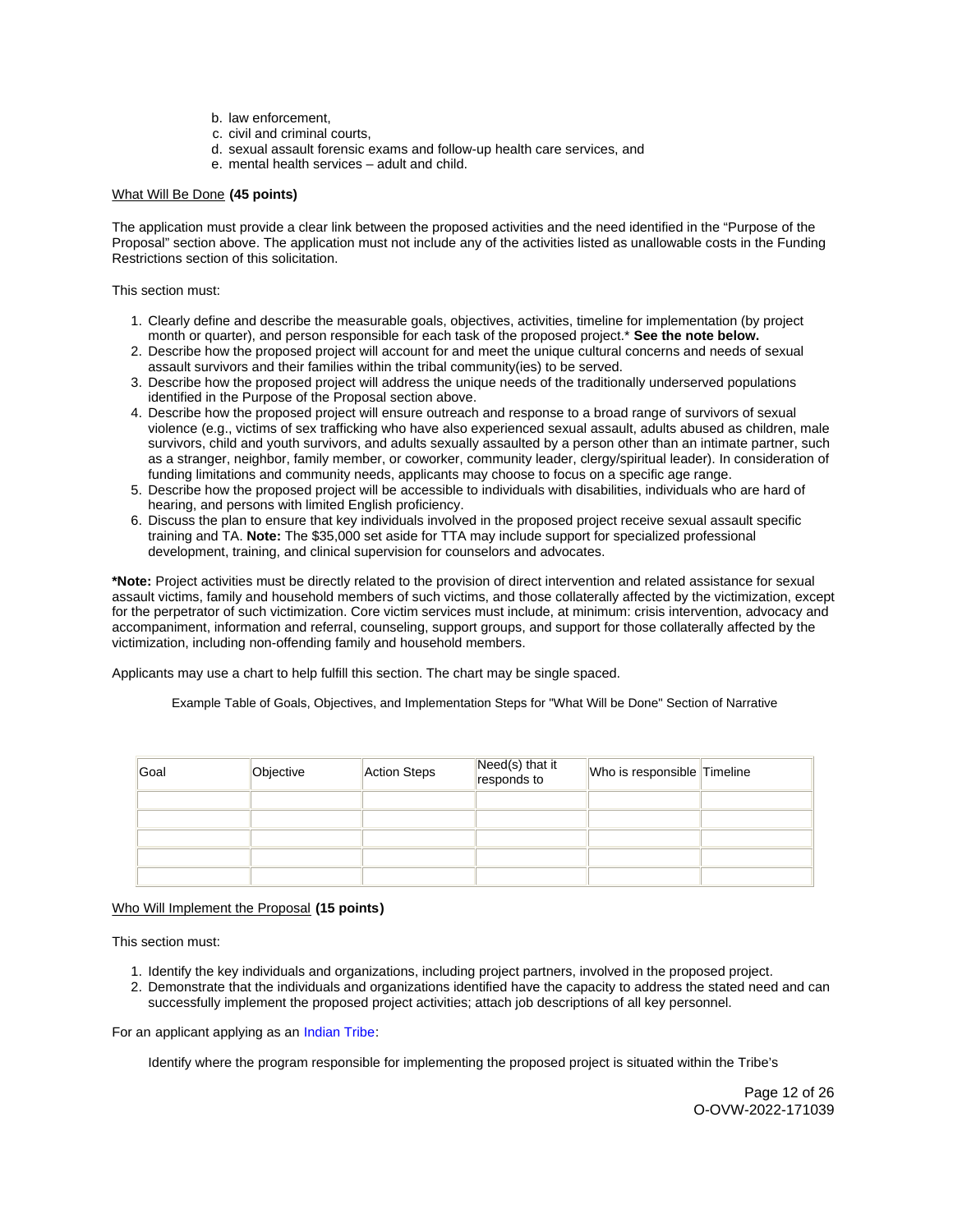<span id="page-12-0"></span>governmental structure (e.g., independent sexual assault response program, dual services domestic violence/sexual assault program, a component of a social services or behavioral health department).

2. Describe the overall services provided by the tribal government component where the proposed project will be situated.

For an applicant applying as a [tribal consortium,](#TribalConsortium) [tribal organization,](#TribalOrganization) or [nonprofit tribal organization:](#NonprofitTribalOrganization)

- 1. Describe the overall services provided by the agency/organization responsible for implementing the proposed project.
- 2. Describe how the organization partners with the federally recognized Indian Tribe(s) within its service area to provide sexual assault victim services to victims and their families.

# **Improving Tribal Responses to Sexual Assault (ITRSA) Capacity-Building projects**

#### What Will Be Done **(80 points)**

This section must:

1. Describe the service area.

2. State whether the proposed project will establish new programming and/or expand existing programming in the area of sexual assault services.

3. Describe, if any, the services currently offered for victims of sexual assault in the service area. List any services that the applicant would like to implement for victims with this project.

4. Describe the safety needs of victims who will be served by this project and how the applicant intends to address those needs with this proposed project.

5. List the individual(s) who will serve as the project coordinator(s) and their expertise in the area of sexual assault services. If the project coordinator is not known, describe the qualifications for the proposed project coordinator position. 6. Identify and describe the role(s) of the key individuals and/or organizations, including project partners, that will be involved in the proposed project.

ITRSA Capacity-Building applicants do not need to submit the "Purpose of the Proposal" and "Who Will Implement the Proposal" sections of the Project Narrative. These applicants must complete the "Budget and Associated Documentation" and "Budget Worksheet and Budget Narrative" sections.

#### **Budget and Associated Documentation**

Applicants must complete the web-based budget form in JustGrants. Applicants also must upload the applicable associated documentation as described below under each heading. The budget worksheet and budget narrative are worth a total of **20 points** and will be reviewed separately from the proposal narrative. The associated documentation will not be scored, but failure to include it may result in removal from consideration or a delay in access to funding.

# **Budget Worksheet and Budget Narrative (Web-based Form)**

Complete the web-based budget worksheet and narrative form for all applicable cost categories. The budget narrative must describe each line item requested in the budget and explain all costs included in the budget, including how the costs of goods and services are determined and how they will fulfill the objectives of the project. Each budget cost category includes a text box to enter the budget narrative for that section. See the sample budget and the Creating a Budget webinar available on the [OVW website.](https://www.justice.gov/ovw/resources-applicants) Keep in mind that budgetary requirements vary among programs. Applicants must submit reasonable budgets based on the resources needed to implement their projects in their specific geographic location.

# Award Period and Amount

- The award period is 36 months. Budgets must reflect 36 months of project activity.
- Awards for FY 2022 will be made for up to \$525,000.

The budget must:

1. Display a clear link between the specific project activities and the proposed budget items. The budget should not contain items that are not supported by the proposal narrative. Include funds to attend OVW-sponsored TTA in the amount of \$35,000. This amount is for the entire 36 months and

Page 13 of 26 O-OVW-2022-171039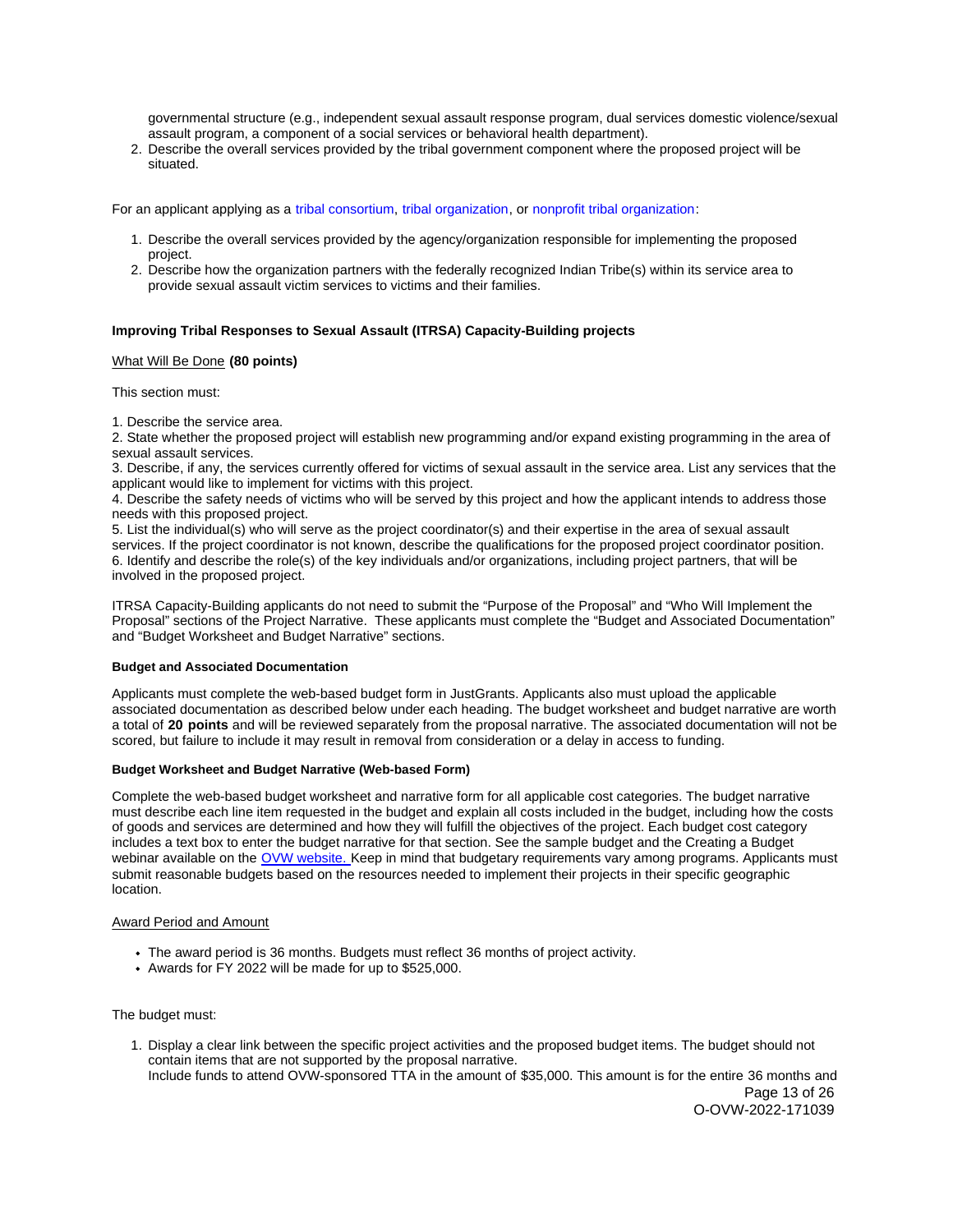NOT per year. Applicants also may budget expenses in excess of the required amount if they are aware of relevant non-OVW sponsored conferences or training for which they would like permission to use grant funds to support staff/project partner attendance.

- 3. Include funds or describe other resources available to the applicant to ensure access for individuals with disabilities, Deaf/hard of hearing individuals, and persons with limited English proficiency. See Accessibility under Federal Award Administration Information for more information.
- 4. Compensate all project partners for their full level of effort, unless otherwise stated in the partner's letter of support, or other documentation demonstrating the partner agrees to less than full compensation. For more information on compensating project partners, see the sample Budget Detail Worksheet on the [OVW website.](https://www.justice.gov/ovw/resources-applicants)
- 5. Distinguish clearly between subawards and contracts in allocating any grant funds to other entities. Pursuant to 2 C.F.R. § 200.331, a subaward is for the purpose of carrying out a portion of the federal award, such as compensating an MOU partner, and a contract is for the purpose of obtaining goods and services for the grantee's own use. The substance of the relationship is more important than the form of the agreement in determining whether the recipient of the pass-through funds is a subrecipient or a contractor. The awarding and monitoring of contracts must follow the recipient's documented procurement procedures, including full and open competition, pursuant to the procurement standards and monitoring requirements in 2 C.F.R. §§ 200.317-200.327 & 200.329. The issuance and monitoring of subawards must meet the requirements of 2 C.F.R. § 200.332, which includes oversight of subrecipient/partner spending and monitoring performance measures and outcomes attributable to grant funds. For more information, see the sample Budget Detail Worksheet and the Solicitation Companion Guide on the [OVW](https://www.justice.gov/ovw/resources-applicants)  [website.](https://www.justice.gov/ovw/resources-applicants)

OVW awards are governed by the provisions of 2 C.F.R. Part 200 and the [DOJ Financial Guide,](https://www.justice.gov/ovw/file/1030311/download) which include information on allowable costs, methods of payment, audit requirements, accounting systems, and financial records. For additional information on allowable and unallowable costs, see the Funding Restrictions section below and the sample budget on the [OVW website](https://www.justice.gov/ovw/resources-applicants).

# **Funding Restrictions**

The following information is provided to allow applicants to develop an application and budget consistent with program requirements.

# Unallowable Costs

The costs associated with the activities listed below are unallowable and must not be included in applicants' budgets.

- 1. Lobbying.
- 2. Fundraising.
- 3. Purchase of real property.
- 4. Physical modifications to buildings, including minor renovations (such as painting or carpeting).
- 5. Construction.

# Food and Beverage/Costs for Refreshments and Meals

Generally, food and beverage costs are **not** allowable. Recipients must receive prior approval to use grant funds to provide a working meal and/or refreshments at a meeting, conference, training, or other event; OVW may provide such approval if one of the following applies:

- 1. The location of the event is not in close proximity to food establishments, despite efforts to secure a location near reasonably priced and accessible commercial food establishments.
- 2. Not serving food will significantly lengthen the day or necessitate extending the meeting to achieve meeting outcomes.
- 3. A special presentation at a conference requires a plenary address where there is no other time for food to be obtained.
- 4. Other extenuating circumstances necessitate the provision of food.

Justification for an exception listed above must be included in the applicant's budget narrative. For additional information on restrictions on food and beverage expenditures, see [OVW conference cost planning.](https://www.justice.gov/ovw/conference-planning)

# Conference Planning and Expenditure Limitations

Applicants' budgets must be consistent with all requirements (including specific cost limits and prior approval and reporting requirements, where applicable) governing the use of federal funds for expenses related to conferences (which is defined to include meetings, retreats, seminars, symposiums, training, and other similar events), and costs of attendance at such events. Information on conference planning, minimization of costs, and conference reporting is available at [OVW](https://www.justice.gov/ovw/conference-planning)  [conference cost planning.](https://www.justice.gov/ovw/conference-planning)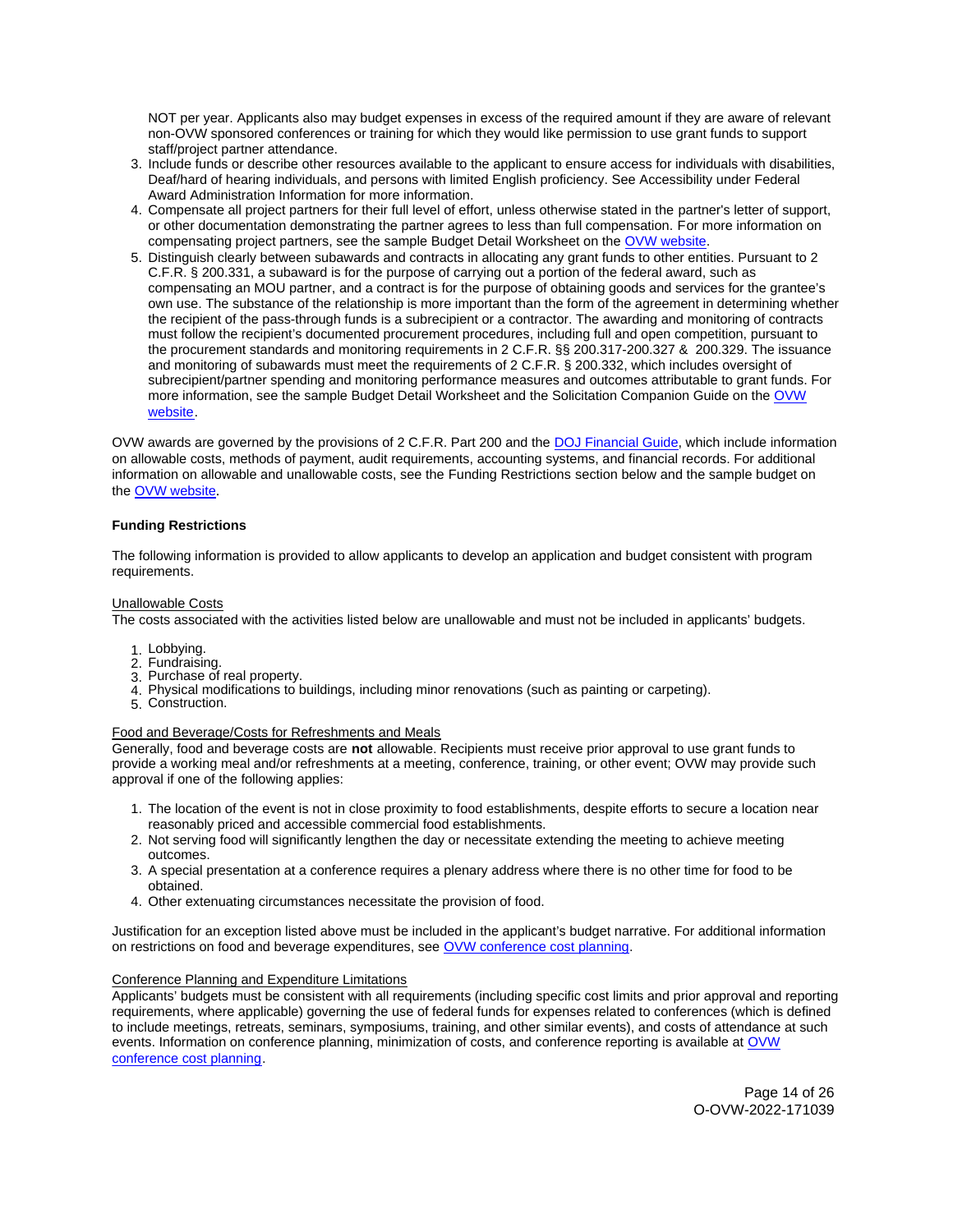# <span id="page-14-0"></span>**Pre-Agreement Cost**

OVW generally does not allow pre-award costs. Costs incurred prior to the start date of the award may not be charged to the project unless the recipient receives prior approval from OVW. See the [DOJ Financial Guide](https://www.justice.gov/ovw/file/1030311/download) for more information on pre-award costs.

# **Indirect Cost Rate Agreement (if applicable)**

Applicants that intend to charge indirect costs through the use of a negotiated indirect cost rate must have a current, signed, federally approved indirect cost rate agreement and must upload and attach a copy of the agreement to their application in JustGrants. Applicants (other than state, local, and tribal governments that receive more than \$35 million in direct federal funding per year) that do not have a current negotiated (including provisional) rate may elect to charge a de minimis rate of 10% of modified total direct costs, which may be used indefinitely.

Organizations that wish to negotiate an indirect cost rate should contac t OVW's Grants Financial Management Division at [OVW.GFMD@usdoj.gov](mailto:OVW.GFMD@usdoj.gov) or 1-888-514-8556 for more information.

# **Financial Management Questionnaire (including applicant disclosure of high-risk status)**

### Applicant Financial Capability Questionnaire (if applicable)

All nonprofit, nongovernmental organizations that apply for funding from OVW and have not previously (or within the last three years) received funding from OVW must complete an [Applicant Financial Capability Questionnaire](https://www.justice.gov/ovw/file/866126/download) and attach it to their application in JustGrants. In addition, applicants may be required to submit their current year's audit report at a later time.

# **Disclosure of Process Related to Executive Compensation**

An applicant that is a nonprofit organization may be required to make certain disclosures relating to the processes it uses to determine the compensation of its officers, directors, trustees, and key employees and must upload and attach a document with these disclosures to its application in JustGrants.

Under certain circumstances, a nonprofit organization that provides unreasonably high compensation to certain persons may subject both the organization's managers and those who receive the compensation to additional federal taxes. A rebuttable presumption of the reasonableness of a nonprofit organization's compensation arrangements, however, may be available if the nonprofit organization satisfies certain rules set out in Internal Revenue Service regulations with regard to its compensation decisions.

Each applicant must state at the time of its application (in the Data Requested with Application section) whether the applicant is a nonprofit organization that uses the Internal Revenue Service's three-step safe-harbor procedure to establish a rebuttable presumption that its executives' compensation is reasonable. If the applicant states that it uses the safe-harbor procedure, then it must disclose, in an attachment to its application (to be titled "Disclosure of Process Related to Executive Compensation"), the process it uses to determine the compensation of its officers, directors, trustees, and key employees (together, "covered persons"). See 34 U.S.C. § 12291(b)(16)(B)(iii).

At a minimum, the disclosure must describe in pertinent detail: (1) the composition of the body that reviews and approves compensation arrangements for covered persons; (2) the methods and practices used by the applicant nonprofit organization to ensure that no individual with a conflict of interest participates as a member of the body that reviews and approves a compensation arrangement for a covered person; (3) the appropriate data as to comparability of compensation that is obtained in advance and relied upon by the body that reviews and approves compensation arrangements for covered persons; and (4) the written or electronic records that the applicant maintains as concurrent documentation of the decisions with respect to compensation of covered persons made by the body that reviews and approves such compensation arrangements, including records of deliberations and of the basis for decisions. For a sample letter, see the [OVW website.](https://www.justice.gov/ovw/resources-applicants)

For purposes of the required disclosure, the following terms and phrases have the meanings set out by the Internal Revenue Service for use in connection with 26 C.F.R. § 53.4958-6: officers, directors, trustees, key employees, compensation, conflict of interest, appropriate data as to comparability, adequate documentation, and concurrent documentation.

Following receipt of an appropriate request, OVW may be authorized or required by law to make information submitted to satisfy this requirement available for public inspection. Also, a recipient may be required to make a prompt supplemental disclosure after the award in certain circumstances (e.g., changes in the way the organization determines compensation).

> Page 15 of 26 O-OVW-2022-171039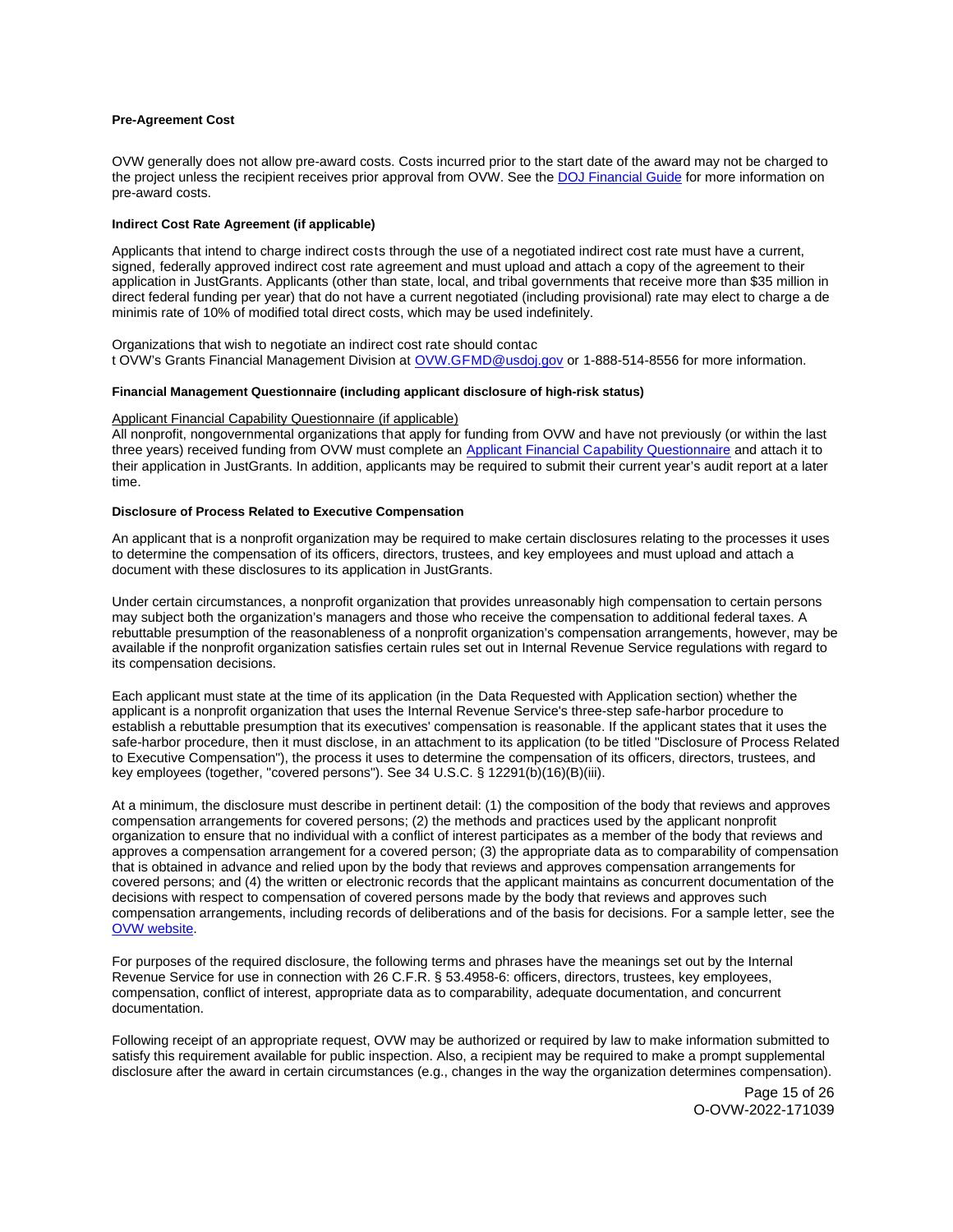# <span id="page-15-0"></span>**Document(s) Demonstrating Authority to Apply**

TSASP applicants are required to submit document(s) demonstrating authority to apply on behalf of the applicant entity and/or support for the application as described below.

For an applicant applying as an Indian tribe:

No additional documentation is required.

For an applicant applying as a tribal consortium:

Submit documentation of authority to apply from each tribal consortium member, unless existing consortium bylaws or other governance documents allow action without explicit authorization from the consortium member tribes. In that case, a copy of the bylaws or other governance documents that allow the consortium's action, without explicit authorization from all consortium members, must be included with the application. This documentation must be current, must be sufficient to demonstrate authority for the application, must contain authorized signature(s), and must be submitted by the application due date.

For an applicant applying as a tribal organization or nonprofit tribal organization:

Submit a letter of support from each of the Tribes to be served through the proposed project. For purposes of this application a letter of support is a document, from a federally-recognized tribe, demonstrating its support for the applicant agency's proposed project. The letter of support should be dated and signed by the Authorized Representative of the Tribe during the development of the application.

The Letter(s) of Support must:

- 1. Address whether the Tribe is familiar with the types of services provided by the applicant AND whether these services are available and provided to tribal members;
- 2. Describe whether the Tribe has previously worked or partnered with the applicant organization, and if so, under what circumstances; and
- 3. Clearly explain why the Tribe supports the applicant's proposed project.

# **Additional Application Components**

The following components will not be scored but must be included with the application. Failure to supply this information will result in the application being removed from consideration. Some components will be generated during the application submission process while others will be uploaded and attached to the application in JustGrants.

# **Letters of Nonsupplanting**

Applicants must attach a letter to OVW's Director, signed by the Authorized Representative, certifying that federal funds will not be used to supplant non-federal funds should a grant award be made. A sample letter is available on the OVW [website.](https://www.justice.gov/ovw/resources-applicants)

# **Proof of 501(c)(3) Status (Nonprofit Organization Only)**

As noted under Eligible Applicants, an entity that is eligible for this program based on its status as a nonprofit organization must be an organization that is described in section 501(c)(3) of the Internal Revenue Code of 1986 and is exempt from taxation under section 501(a) of the Code. All such applicants are required to attach a determination letter from the Internal Revenue Service recognizing their tax-exempt status. OVW cannot make an award to any nonprofit organization that does not submit a 501(c)(3) determination letter from the Internal Revenue Service.

# **Confidentiality Notice Form**

All applicants are required to acknowledge that they have received notice that grantees and subgrantees must comply with the confidentiality and privacy requirements of VAWA, as amended. Applicants must upload and attach, under Additional Attachments in JustGrants, the completed acknowledgement form available on the [OVW website.](http://www.justice.gov/sites/default/files/ovw/pages/attachments/2015/01/20/confidentiality_acknowledgement_form_42015.pdf) This form must be signed by the Authorized Representative.

> Page 16 of 26 O-OVW-2022-171039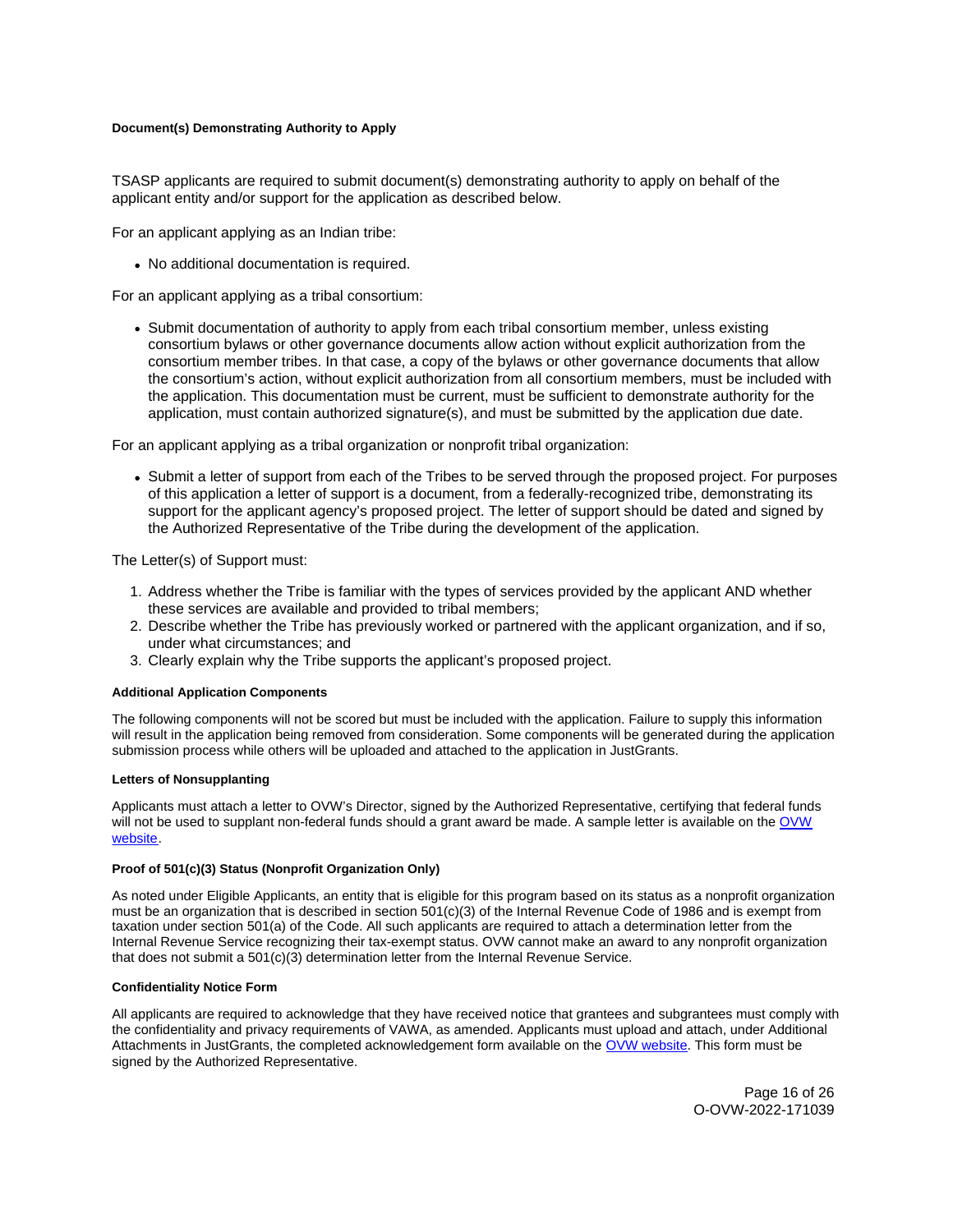#### <span id="page-16-0"></span>**Disclosures and Assurances**

Review, complete, and submit all disclosures, assurances, and certifications as described below.

#### **Disclosure of Lobbying Activities**

All applicants must complete and submit the Disclosure of Lobbying Activities (SF-LLL) form in [Grants.gov](https://Grants.gov) before beginning the application process in JustGrants.

# **DOJ Certified Standard Assurances**

Applicants must read and acknowledge the DOJ Certified Standard Assurances in JustGrants.

# **Applicant Disclosure of Duplication in Cost Items**

Applicants must disclose all current and recent OVW awards (if applicable). If the applicant has a current grant or cooperative agreement under any OVW grant program or an award that has been closed within the last 12 months from the date this solicitation closes, the information must be provided in a table using the sample format found on the [OVW](https://www.justice.gov/ovw/resources-applicants)  [website.](https://www.justice.gov/ovw/resources-applicants) The applicant must also provide the same information regarding any current OVW awards, as well as any pending applications, on which the applicant is a subrecipient.

Applicants also must disclose all other federal grant programs from which the applicant currently receives funding or for which it has applied for funding in FY 2022 **to do similar work**. Provide this information in a table using the sample format found on the [OVW website.](https://www.justice.gov/ovw/resources-applicants) Both tables, if applicable, should be uploaded as attachments in JustGrants.

# **DOJ Certifications Regarding Lobbying; Debarment, Suspension and Other Responsibility Matters; and Drug-Free Workplace Requirements**

Applicants must read and acknowledge these DOJ certifications in JustGrants.

#### **How to Apply**

Applications must be submitted electronically via [Grants.gov](https://Grants.gov) and JustGrants. Applicants that are unable to submit electronically must follow the instructions below under OVW Policy on Late Submissions. See **Submission Dates and Times** below for a list of steps for registering with all required systems and deadlines for completing each step.

#### **Unique Entity Identifier and System for Award Management (SAM)**

Federal regulations require that an applicant for federal funding: (1) be registered in SAM before submitting its application; (2) provide a valid Unique Entity Identifier (UEI) in its application; and (3) continue to maintain an active SAM registration with current information at all times during which it has an active federal award or an application or plan under consideration by a federal awarding agency. In addition, OVW may not make an award to an applicant until the applicant has complied with all applicable unique entity identifier and SAM requirements and, if an applicant has not fully complied with these requirements by the time OVW is ready to make an award, then OVW may determine that the applicant is not qualified to receive an award. See 2 C.F.R. §§ 25.200, 25.205.

Until April 3, 2022 the UEI that applicants for federal grants and cooperative agreements are required to have is currently a Data Universal Number System (DUNS) number. A DUNS number is a unique, nine-character identification number provided by the commercial company Dun & Bradstreet (D&B). Once an applicant has applied for a DUNS number through D&B, its DUNS number should be available within two business days.

On April 4, 2022, the federal government will stop using the DUNS Number and move to the new Unique Entity ID (SAM) as the UEI. The Unique Entity ID (SAM) is a 12-character alpha-numeric value and once issued, will not change. Entities that are currently registered in SAM.gov already have a Unique Entity ID (SAM) which can be viewed in SAM.gov. The transition to UEI (SAM) will not impact an entity's registration expiration date or when renewal is necessary.

SAM centralizes information about grant recipients and also provides a central location for grant recipients to change organizational information. [Grants.gov](https://Grants.gov) uses SAM to establish roles and IDs for electronic submission of grant applications.

If the applicant already has an Employer Identification Number (EIN), the SAM registration will take **up to two weeks to process**. If the applicant does not have an EIN, then **the applicant should allow two to five weeks for obtaining an EIN from the Internal Revenue Service. There is no fee associated with these processes. These processes cannot be expedited.** OVW strongly discourages applicants from paying a third party to apply or register on their behalf in an

> Page 17 of 26 O-OVW-2022-171039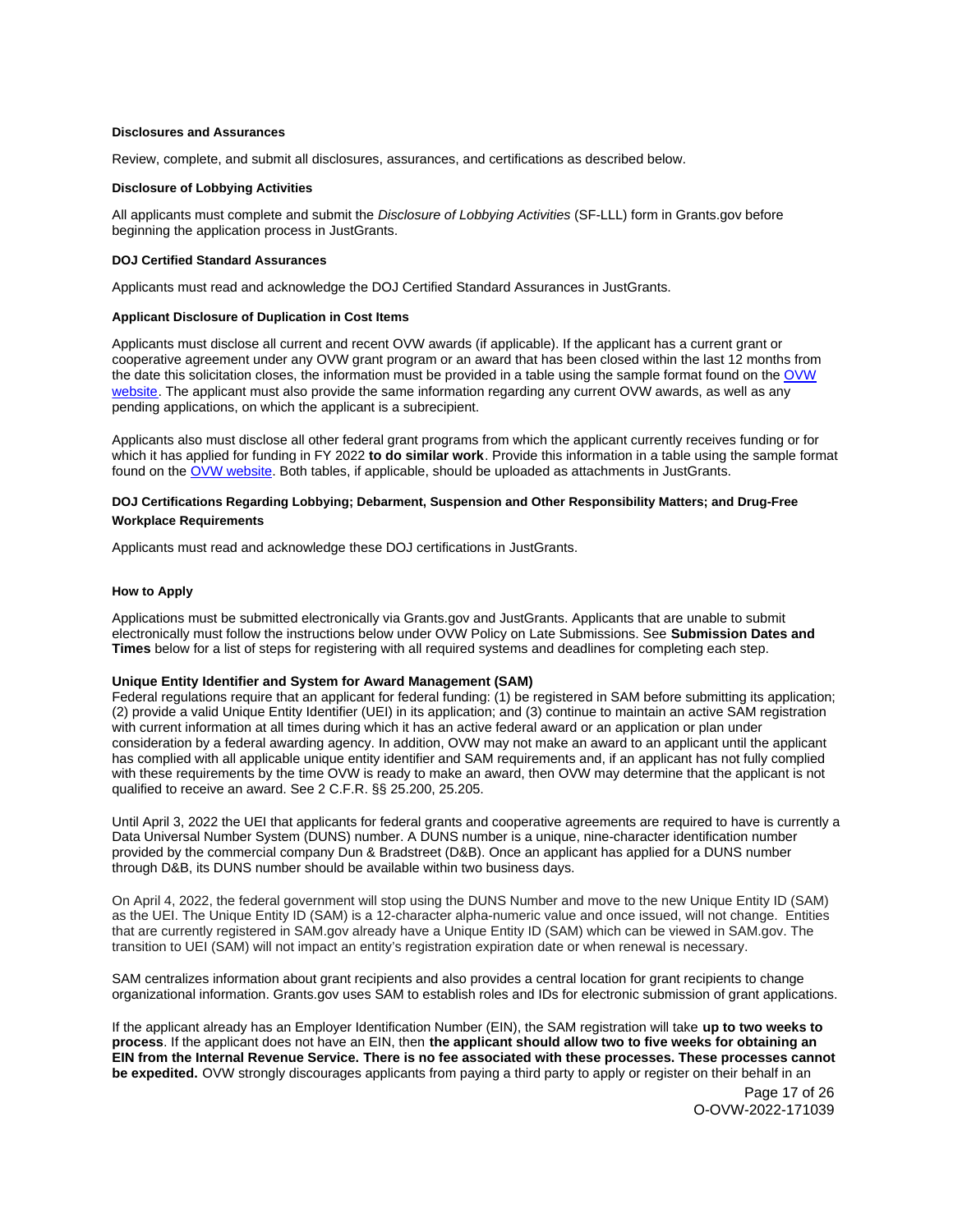<span id="page-17-0"></span>attempt to expedite these processes. To ensure all applicants are able to apply by the deadline for this solicitation, applicants must have registered online with the SAM and with [Grants.gov](https://Grants.gov) no later than **April 5, 2022**.

# **Submission Dates and Time**

After applicants register with SAM, they can begin the [Grants.gov](https://Grants.gov) registration process. The applying organization must complete the [Grants.gov](https://Grants.gov) registration process prior to beginning an application for a federal grant. The E-Business Point of Contact (E-Biz POC) must register the applicant organization with [Grants.gov](https://Grants.gov). The E-Biz POC oversees the applicant's [Grants.gov](https://Grants.gov) transactions and assigns the Authorized Organization Representative (AOR). The AOR submits the SF-424 and SF-LLL to [Grants.gov](https://Grants.gov) and must register with [Grants.gov](https://Grants.gov) as well. In some cases the E-Biz POC is also the AOR for the applicant. Complete instructions can be found on the [Grants.gov website.](https://www.grants.gov/web/grants/applicants/registration.html)

In JustGrants, each applying entity will have an assigned Entity Administrator who is responsible for managing entity-level information and assigning roles in the system. The Entity Administrator is also the E-Biz POC designated in SAM.gov. See the [JustGrants website](https://justicegrants.usdoj.gov/) for more information on registering with JustGrants.

It is the applicant's responsibility to ensure that the application is complete and submitted by the deadline. Failure to meet the submission deadline will result in an application not being considered for funding. Applicants should refer to the list below to ensure that all required steps and deadlines are met.

# **Failure to begin registration or application submission by the deadlines stated in the list below is not an acceptable reason for late submission.**

# **Applicant Actions with Required Dates/Deadlines**

- 1. **Obtain a DUNS number by April 5, 2022.** Apply for a DUNS number at <https://www.dnb.com>or call 1-866-705-5711. **\*\*NOTE: Until April 3, 2022, entities that are not already registered in SAM.gov and wish to submit an application will need to obtain a DUNS to register with SAM. On and after April 4, 2022, entities can register directly in SAM.gov (without a DUNS) and will be assigned their Unique Entity ID (SAM) upon registration.**
- 2. **Register with SAM by April 5, 2022.** Access the SAM online registration through the [SAM homepage](https://sam.gov/SAM/) and follow the online instructions for new SAM users. **Organizations must update or renew their SAM registration at least once a year to maintain an active status.**
- 3. **Register with [Grants.gov](https://Grants.gov) by April 5, 2022.** Once the SAM registration is active, the applicant will be able to complete the [Grants.gov](https://Grants.gov) registration.
- 4. **Submit Letter of Intent by March 28, 2022** to [OVW.Tribal.SASP@usdoj.gov](mailto:OVW.Tribal.SASP@usdoj.gov).
- 5. **If necessary, request hardcopy submission by April 14, 2022.** Applicants that cannot submit an application electronically due to lack of internet access must contact the program at 202-307-6026 or [OVW.Tribal.SASP@usdoj.gov](mailto:OVW.Tribal.SASP@usdoj.gov) to request permission to submit a hardcopy application.
- 6. **Download updated version of Adobe Acrobat at least 48 hours before the [Grants.gov](https://Grants.gov) deadline.** Applicants are responsible for ensuring that the most up-to-date version of Adobe Acrobat is installed on all computers that may be used to download the solicitation and to submit the SF-424 and SF-LLL on [Grants.gov](https://Grants.gov). Go to the [Adobe Software](https://www.grants.gov/web/grants/applicants/adobe-software-compatibility.html)  [Compatibility](https://www.grants.gov/web/grants/applicants/adobe-software-compatibility.html) page to verify that the Adobe software version is compatible with [Grants.gov.](http://www.grants.gov)
- 7. **Submit the SF-424 and SF-LLL in [Grants.gov](https://Grants.gov) as early as possible, but no later than 24 48 hours prior to the [Grants.gov](https://Grants.gov) deadline.** Applicants may find this funding opportunity on [Grants.gov](https://Grants.gov) by using the CFDA/Assistance Listing number, [Grants.gov](https://Grants.gov) opportunity number, or the title of this solicitation, all of which can be found on the cover page. Submitting the SF-424 and SF-LLL well ahead of the [Grants.gov](https://Grants.gov) deadline provides time to correct any rejections. The [Grants.gov](https://Grants.gov) Workspace Status will change from "In Progress" to "Submitted" once the application has been successfully submitted in [Grants.gov.](https://Grants.gov) Within 48 hours after submitting the application in [Grants.gov,](https://Grants.gov) the applicant should receive four notifications from [Grants.gov](https://Grants.gov) (i.e., submission receipt, validation receipt, grantor agency retrieval receipt, and agency tracking number assignment). Note: It is possible to receive the submission receipt and then receive a rejection notice a few minutes or hours later.
- 8. **Register the Entity Administrator and the Application Submitter with JustGrants as early as possible but no later than 48-72 hours before the JustGrants deadline.** Within 24 hours AFTER receiving a confirmation email from [Grants.gov](https://Grants.gov), the applicant will receive an email from [DIAMD-NoReply@usdoj.gov](mailto:DIAMD-NoReply@usdoj.gov) with instructions on how to create a JustGrants account. Once registered in JustGrants, the Application Submitter will receive an emailed link to complete the rest of the application in JustGrants. The Entity Administrator also will need to log into JustGrants to review and invite the applicant's Authorized Representative(s) before an application can be submitted. More information on JustGrants roles is available on the [JustGrants website.](https://justicegrants.usdoj.gov/getting-started#secureOnboarding)

**Submit the complete application package at least 24 – 48 hours prior to the JustGrants deadline.** Some of the application components will be entered directly into JustGrants, and others will require uploading attached documents. Therefore, applicants will need to allow ample time before the JustGrants deadline to prepare each

> Page 18 of 26 O-OVW-2022-171039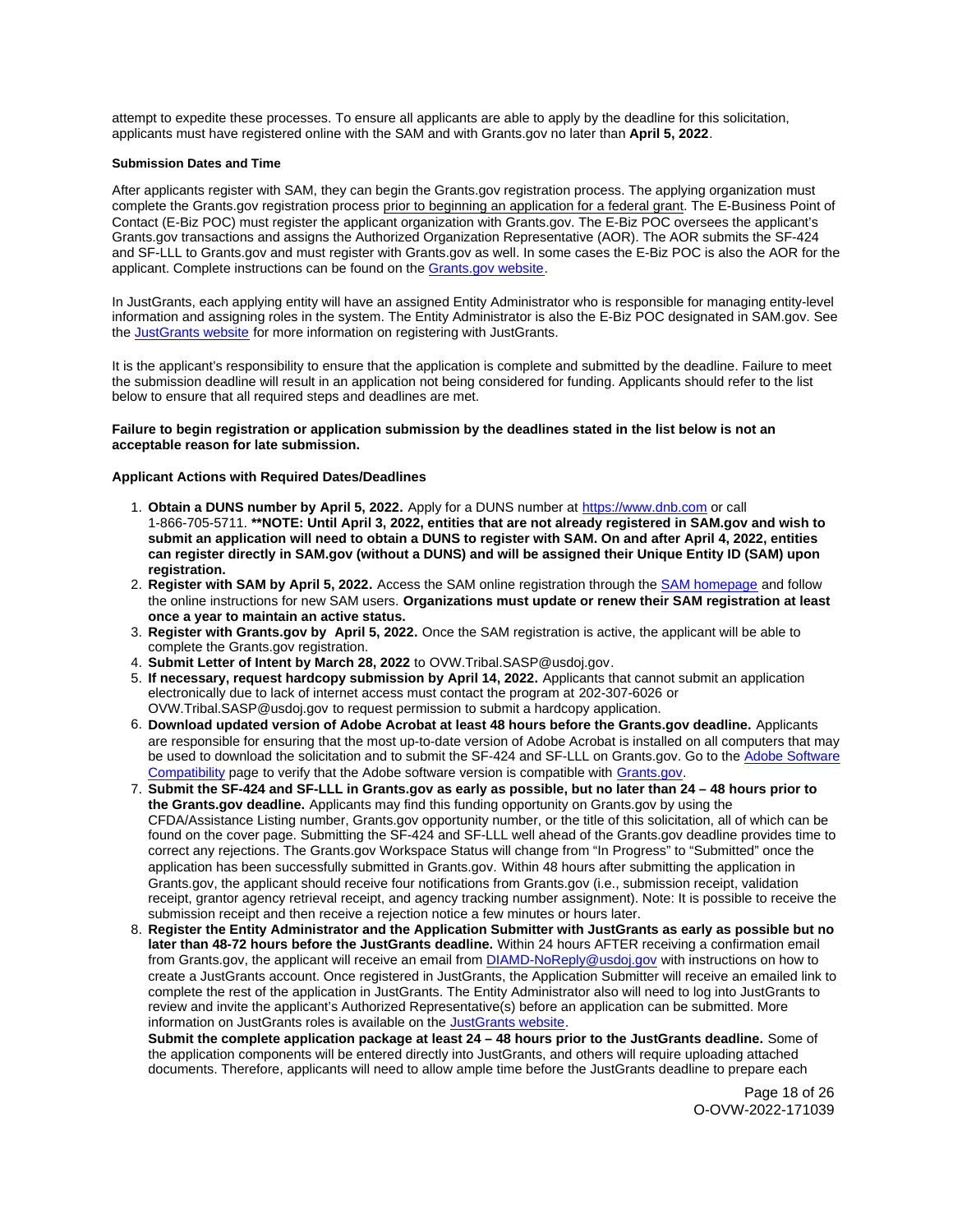component. Applicants may save their progress in the system and revise the application as needed prior to hitting the Submit button at the end of the application in JustGrants. The Application Submitter, Entity Administrator, and Authorized Representative(s) will receive an email from JustGrants confirming submission of the application.

10. **Confirm application receipt:** Applicants should closely monitor their email and JustGrants accounts for any notifications from [Grants.gov](https://Grants.gov) or JustGrants about a possible failed submission. The user who is authorized to submit applications on behalf of the organization is the one who will receive these notifications. OVW does not send out these notifications, nor does OVW receive a copy of these notifications. It is the applicant's responsibility to notify OVW of any problems with the application submission process. **Submitting the application components at least 48 hours before each deadline ([Grants.gov](https://Grants.gov) or JustGrants, as applicable) will enable the applicant to receive notice of a failed submission and provide an opportunity to correct the error before the applicable deadline.** 

# **OVW Policy on Late Submissions/Other Submission Requirements**

Applications not submitted by **8:59 p.m. E.T.** on **April 21, 2022** will not be considered for funding, unless the applicant receives OVW permission to submit a late application. In limited circumstances, OVW will approve a request to submit an application after the deadline. The lists below provide a description of the circumstances under which OVW will consider such requests. Approval of a late submission request is not an indication of the application's final disposition. Applications approved for late submission are still subject to the review process and criteria described in this solicitation.

To ensure fairness for all applicants, OVW requires that applicants requesting late submission adhere to the following:

# **Experiencing Technical Difficulties Beyond the Applicant's Reasonable Control**

# Issue with SAM, [Grants.gov,](https://Grants.gov) or JustGrants Registration

- 1. Register and/or confirm existing registration at least three weeks prior to the application deadline to ensure that the individual who will be submitting the application has [SAM,](https://www.sam.gov/portal/SAM/#1) [Grants.gov,](https://Grants.gov) and JustGrants access and is the person registered to submit on behalf of the applicant.
- 2. Maintain documentation of when registration began, any issues related to registration, and all communication with technical support.

# **Note: Failure to begin the SAM, [Grants.gov,](https://Grants.gov) or JustGrants registration process in sufficient time (i.e., by the date identified in this solicitation) is not an acceptable reason for late submission.**

# Unforeseeable Technical Difficulties During the Submission Process

- 1. Contact [Grants.gov](https://Grants.gov) or OVW JustGrants, as applicable, for Applicant/User Support at least 24 hours prior to the applicable deadline.
- 2. Maintain documentation of all communication with [Grants.gov](https://Grants.gov) or JustGrants Applicant/User Support.
- 3. Prior to the applicable deadline, contact this program, via email at [OVW.Tribal.SASP@usdoj.gov](mailto:OVW.Tribal.SASP@usdoj.gov) indicating that the applicant is experiencing technical difficulties, including issues with SAM.gov. [Grants.Gov](https://Grants.Gov), or JustGrants, and would like permission to submit a late application. The email must include the following:
- A detailed description of the difficulty that the applicant is experiencing.
- The contact information (name, telephone, and email) for the individual making the late submission request.
- The applicant's DUNS/UEI number.
- [Grants.gov](https://Grants.gov) or JustGrants application numbers and User Support tracking numbers
- In the case of technical difficulties, the complete application packet (Proposal Narrative, Budget and Budget Narrative, and Document(s) Demonstrating Authority to Apply (if applicable).

**Common foreseeable technical difficulties for which OVW will not approve a late submission:** (1) Using an outdated version of Adobe Acrobat; and (2) Attachment rejection [\(Grants.gov](https://Grants.gov) will reject attachments with names that contain certain unallowable characters).

**Note:** Through [Grants.gov](https://Grants.gov) and JustGrants, OVW can confirm when submission began. Applicants that attempt final submission less than 24 hours before the deadline will not be considered for late submission. By beginning the final submission process 24-48 hours before the deadline, applicants should have sufficient time to receive notice of problems with their submissions and make necessary corrections.

# Severe Inclement Weather or Natural or Man-Made Disaster

Contact this program at [OVW.Tribal.SASP@usdoj.gov](mailto:OVW.Tribal.SASP@usdoj.gov) as soon as the applicant is aware of severe weather or a natural or man-made disaster that may impede the submission of an application by the deadline. The email should

> Page 19 of 26 O-OVW-2022-171039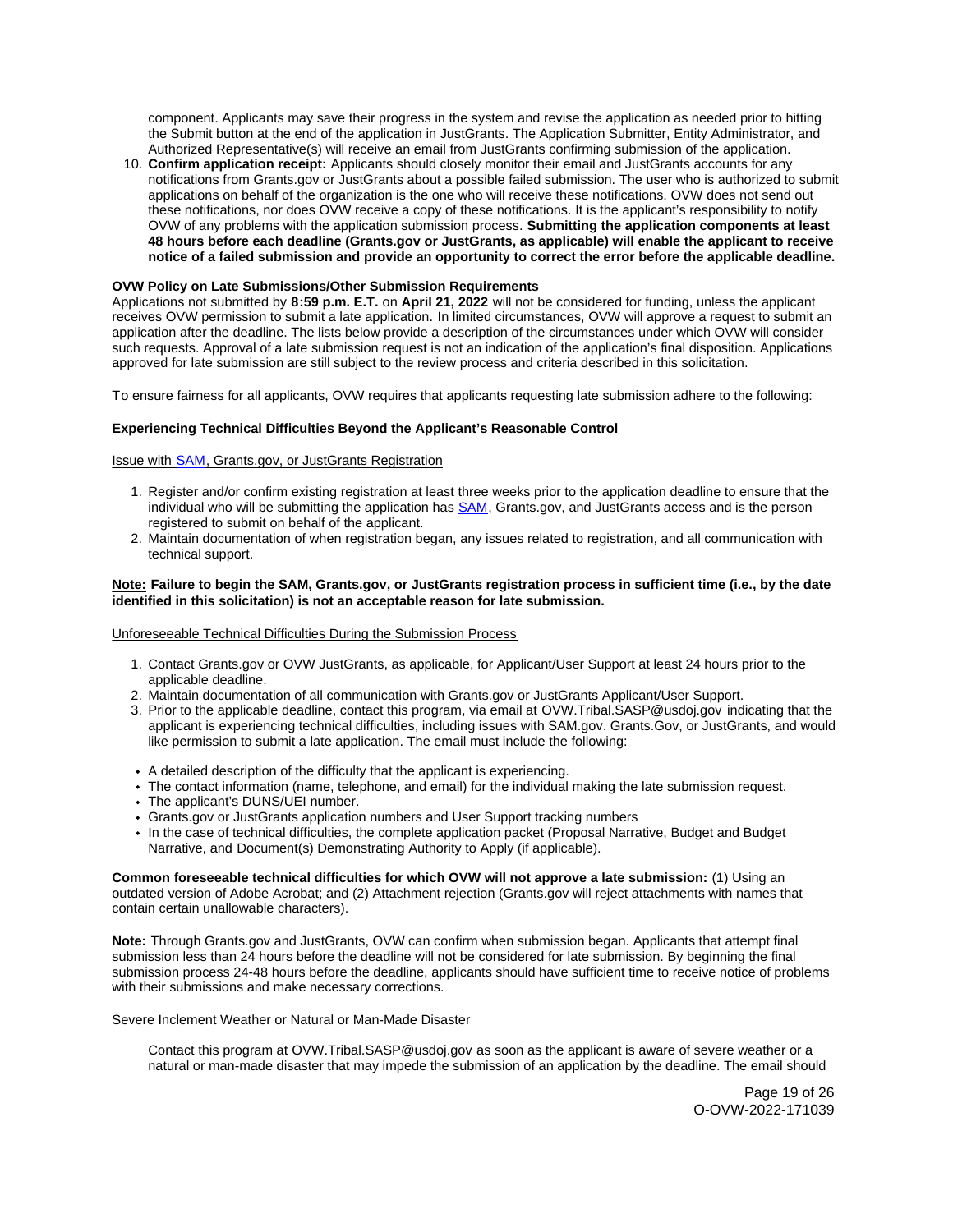<span id="page-19-0"></span>include a detailed description of the weather event or natural or man-made disaster. A detailed description includes when the event occurred, or is likely to occur, the impacted area, and the specific impact on the applicant and/or partners' ability to submit the application by the deadline (e.g., without power for "x" days, office closed for "x" days). If the application is complete and ready for the submission at the time the applicant notifies OVW, the application should be included with the email.

2. Applicants impacted by severe weather or a natural or man-made disaster occurring on the deadline must contact OVW within 48 hours after the due date or as soon as communications are restored.

# **Note: OVW may not be able to accommodate all requests resulting from severe inclement weather or a natural or man-made disaster.**

OVW will review the request for late submission and required documents and notify the applicant whether the request has been approved or denied within 30 days of the submitted request.

# **Application Review Information**

#### **Review Criteria**

Applications will be scored based on the degree to which the application responds to each section and addresses each element in the section. Furthermore, applications will be scored based upon the quality of the response, capacity of the applicant and any partners, and the level of detail provided. Each element **must** be addressed in the section in which it is requested. Points may be deducted if the applicant does not include the information in the appropriate section regardless if it is included elsewhere within the application. Each section will be reviewed as a separate document and will be scored as such. Specifically, for TSASP, scoring will be as follows:

# Standard Project:

- 1. Proposal narrative: 80 points, of which:
	- Purpose of the proposal: 20 points.
	- What will be done: 45 points.
	- Who will implement the proposal: 15 points.
- 2. Budget worksheet and budget narrative: 20 points.

Improving Tribal Responses to Sexual Assault (ITRSA) Capacity-Building project:

- 1. Proposal narrative: 80 points, of which:
	- What will be done: 80 points.
- 2. Budget worksheet and budget narrative: 20 points.

Voluntary match or other cost sharing methods will not be considered in the evaluation of the application.

#### **Review and Selection Process**

Applications will be subject to a peer review and a programmatic review.

#### Peer Review

OVW will subject all eligible, complete, and timely applications to a peer review process that is based on the criteria outlined in this solicitation. OVW may use internal reviewers, external reviewers, or a combination of both.

#### Programmatic Review

All applications that are considered for funding will be subject to a programmatic review. The programmatic review consists of assessing the application for compliance with the program's scope, activities that compromise victim safety, and, if applicable, past performance and priority area review. OVW reserves the right to deduct points from applications for the following reasons:

Activities that compromise victim safety and recovery and undermine offender accountability (deduct up to 25

Page 20 of 26 O-OVW-2022-171039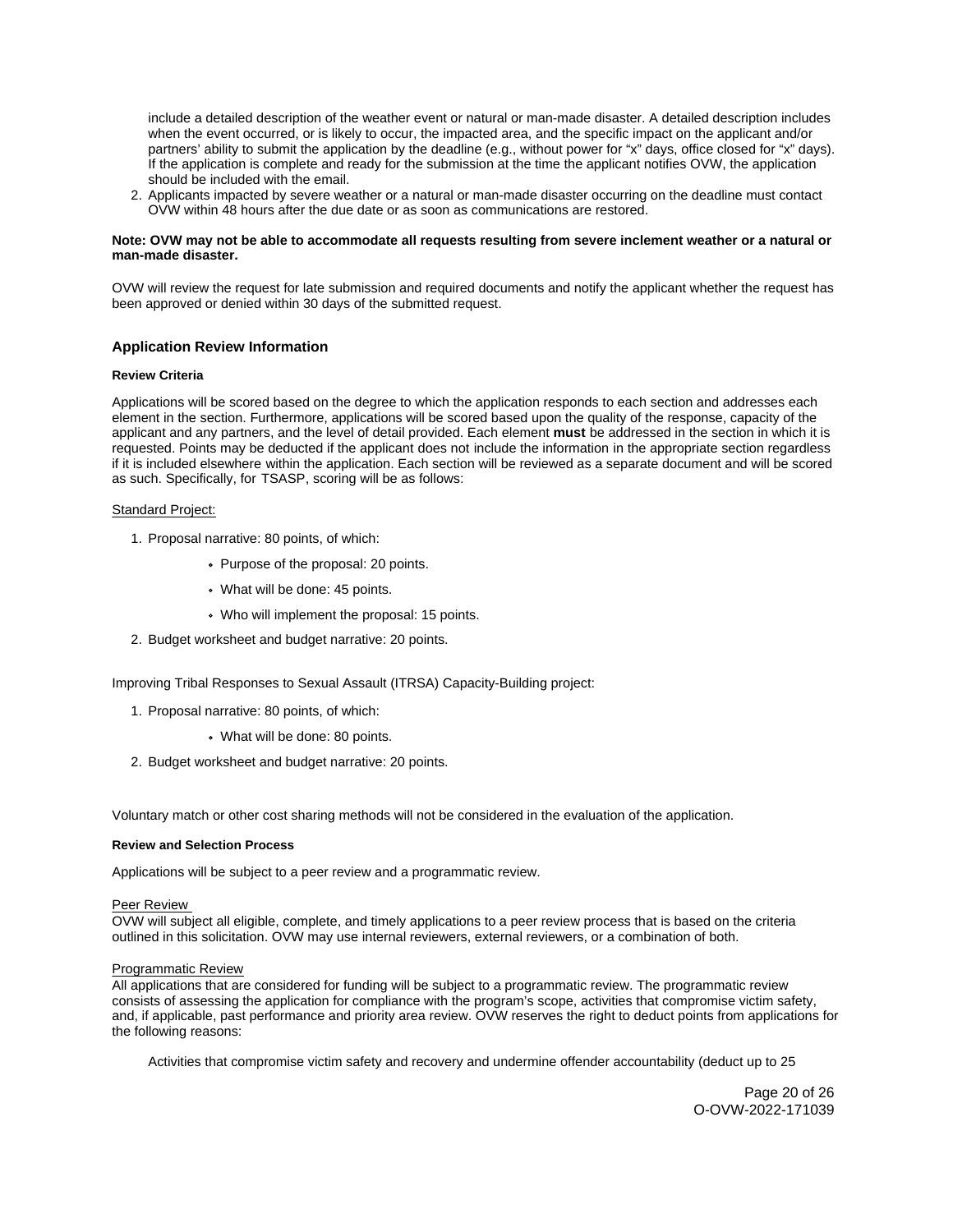points).

- <span id="page-20-0"></span>2. Out-of-scope and unallowable activities (deduct up to 25 points).
- 3. Past performance (deduct up to 25 points).
- 4. Formatting and Technical Requirements (deduct up to 5 points).

An application that is deemed to be substantially out-of-scope, proposes a substantial number of activities that are unallowable, or proposes activities that pose a significant threat to victim safety or a serious breach of confidentiality will not be considered for funding. **An applicant with considerable past performance issues may receive a deduction in points as described above or be removed from consideration entirely regardless of the application's peer review score.** 

# Past Performance Review

As a part of the programmatic review process described above, applicants with current or recently closed OVW awards will be reviewed for past performance and risk based on the elements listed below.

- 1. Adherence to the grant program's statutory purpose and requirements.
- 2. Implementation of the project according to plan, without significant obstacles and/or challenges.
- 3. Implementation of the project within the original period of performance.
- 4. Drawdown of funds commensurate with the level of program activities completed.
- 5. Management of award such that applicant has had uninterrupted access to funds.
- 6. Attendance at/participation in all required OVW-sponsored training and technical assistance events.
- 7. Timely resolution of issues identified during programmatic monitoring.
- 8. Completion of close-out of prior awards within 120 days of the project end date.
- 9. Timely resolution of issues necessary to close out prior awards.
- 10. Timely resolution of issues identified during financial monitoring.
- 11. Timely response to OVW requests.
- 12. Development of deliverables that support the project goals and objectives and are of acceptable quality.
- 13. Implementation of the project as designed without unjustified modification.
- 14. Timely submission of federal financial reports (FFR).
- 15. Timely submission of performance reports.
- 16. Submission of complete and accurate performance reports.
- 17. Adherence to the terms and conditions of existing grant award(s) from OVW.

Prior to making an award, OVW is required to review and consider any information about applicants included in the designated integrity and performance system accessible through SAM (currently the Federal Award Performance and Integrity Information System or FAPIIS). Applicants may review and comment on information in FAPIIS about themselves that another federal awarding agency has previously entered. OVW will consider the applicant's comments as well as other information available in FAPIIS in making its judgment about the risk posed by making an award to the applicant as described in 2 C.F.R. § 200.206.

Absent explicit statutory authorization or written delegation of authority to the contrary, all final award decisions will be made by the OVW Director, who also may give consideration to factors including, but not limited to, reaching underserved populations, geographic diversity, OVW priorities, past performance, and available funding when making awards. All award decisions are final and not subject to appeal.

# High-Risk Grantees

Based on DOJ's assessment of each grantee with regard to current or previous funding, unresolved audit issues, delinquent programmatic and fiscal reporting, and prior performance, a grantee may be designated "high-risk." Awards to high-risk grantees may carry special conditions such as increased monitoring and/or prohibitions on drawing down funds until certain requirements are met. High-risk grantees with substantial or persistent performance or compliance issues, long-standing open audits, or open criminal investigations may not be considered for funding.

# **Anticipated Announcement and Federal Award Dates**

It is anticipated that all applicants will be notified of the outcome of their applications by October 1, 2022.

# **Federal Award Administration Information**

**Federal Award Notices**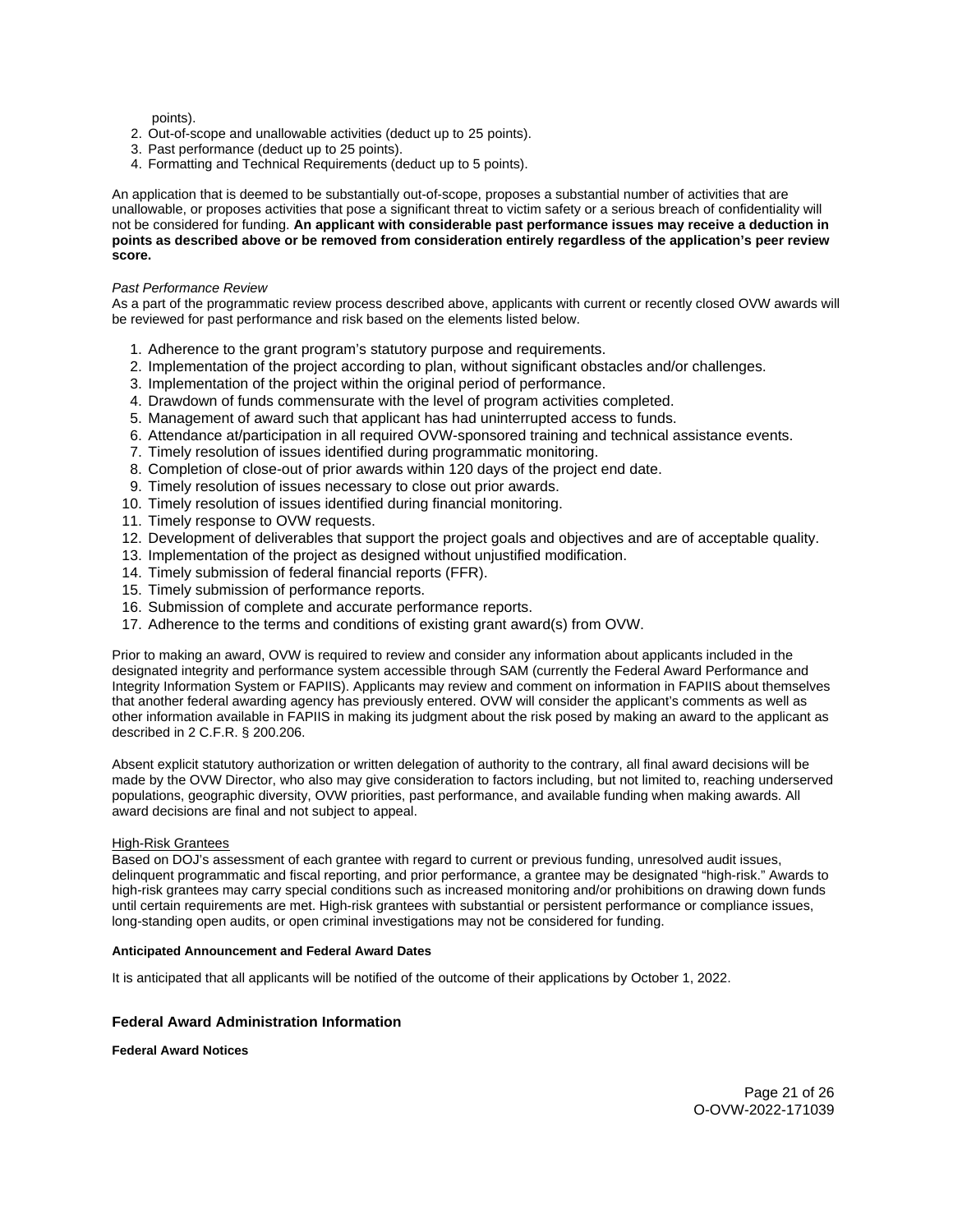<span id="page-21-0"></span>Successful applicants will receive OVW award notifications electronically from JustGrants (not [Grants.gov](https://Grants.gov)). Recipients will be required to log into JustGrants to review and accept the award. The Authorized Representative must acknowledge having read and understood all sections of the award instrument and submit the required declaration and certification to accept the award; these steps will be completed electronically in JustGrants.

# **Administrative, National Policy, and Other Legal Requirements**

# Information for All Federal Award Recipients

Applicants selected for awards must agree to comply with additional legal, administrative, and national policy requirements. OVW strongly encourages applicants to review the information pertaining to these additional requirements prior to submitting an application. This information can be found in the section of the [Solicitation Companion Guide](https://www.justice.gov/ovw/resources-applicants) entitled "Post-Award Requirements for All Federal Award Recipients."

Terms and conditions for OVW awards are available on the [OVW website.](https://www.justice.gov/ovw/award-conditions) These terms are subject to change prior to the issuance of the awards.

# Violence Against Women Act Non-Discrimination Provision

The Violence Against Women Reauthorization Act prohibits OVW grantees from excluding, denying benefits to, or discriminating against any person on the basis of actual or perceived race, color, religion, national origin, sex, gender identity, sexual orientation, or disability in any program or activity funded in whole or in part by OVW. Recipients may provide sex-segregated or sex-specific programming if doing so is necessary for the essential operation of a program, so long as the recipient provides comparable services to those who cannot be provided with the sex-segregated or sexspecific programming. Additional information on the civil rights obligations of OVW funding recipients can be found in the [Solicitation Companion Guide](https://www.justice.gov/ovw/resources-applicants) under "Civil Rights Compliance."

#### **Accessibility**

Recipients of OVW funds must comply with applicable federal civil rights laws, which, among other things, prohibit discrimination on the basis of disability and national origin. Compliance with these laws includes taking reasonable steps to ensure that persons with limited English proficiency have meaningful access to recipients' programs and activities and that these programs and activities are readily accessible to individuals with disabilities. More information on these obligations is available in the [Solicitation Companion Guide](https://www.justice.gov/ovw/resources-applicants) under "Civil Rights Compliance."

# **General Information about Post-Federal Award Reporting Requirements**

OVW grantees are required to submit semi-annual performance reports and quarterly Federal Financial Reports (SF-425). Appropriate performance report forms will be provided to all applicants selected for an award. Forms will be submitted electronically. Future awards and fund drawdowns may be withheld if reports are delinquent. For more information on post award reporting requirements, including requirements for certain recipients to report information on civil, criminal, and administrative proceedings in FAPIIS, see the [Solicitation Companion Guide](https://www.justice.gov/ovw/resources-applicants) and the award condition on recipient integrity and performance matters available on the [OVW website.](https://www.justice.gov/ovw/award-conditions)

# **Federal Awarding Agency Contact(s)**

For assistance with the requirements of this solicitation, contact the following:

- Programmatic questions, contact this program at 202-307-6026 or [OVW.Tribal.SASP@usdoj.gov.](mailto:OVW.Tribal.SASP@usdoj.gov)
- Financial questions, contact 888-514-8556 or ovw.gfmd@usdoj.gov
- Technical questions:
	- [Grants.gov](https://Grants.gov) Applicant Support at 800-518-4726 or support@grants.gov
	- OVW JustGrants Support at 1-866-655-4482 or OVW.JustGrantsSupport@usdoj.gov

# **Other Information**

#### **Public Reporting Burden- Paper Work Reduction Act Notice**

Under the Paperwork Reduction Act, a person is not required to respond to a collection of information unless it displays a currently valid OMB control number. OVW tries to create forms and instructions that are accurate, can be easily understood, and impose the least possible burden on applicants. The estimated average time to complete and file this form is 30 hours. Comments regarding the accuracy of this estimate or suggestions for simplifying this form can be submitted to the Office on Violence Against Women, U.S. Department of Justice, 145 N Street, NE, Washington, DC 20530.

> Page 22 of 26 O-OVW-2022-171039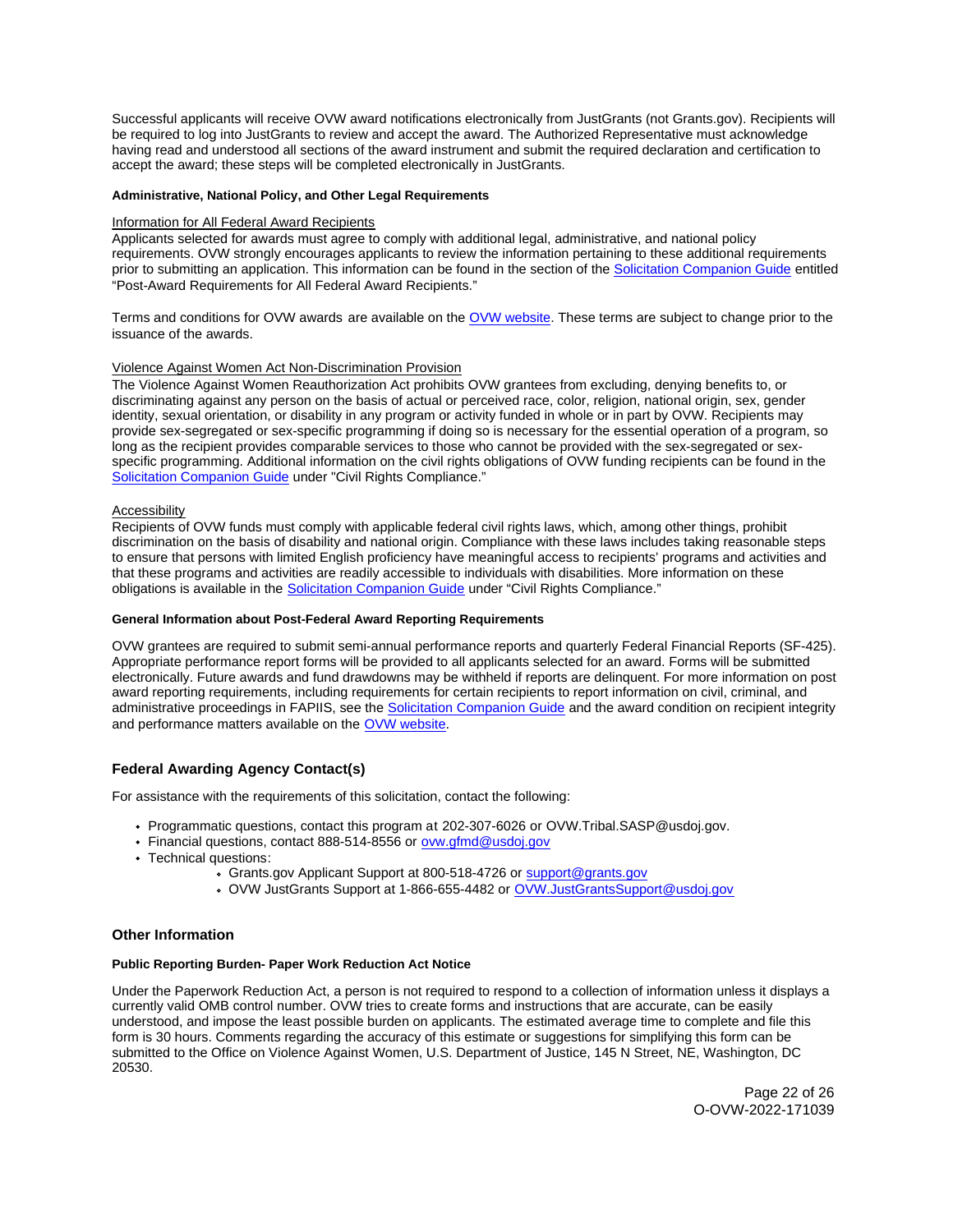# <span id="page-22-0"></span>**Note: Any materials submitted as part of an application may be released pursuant to a request under the Freedom of Information Act.**

# **Application Checklist**

Applicants must submit a fully executed application to OVW, including all required supporting documentation. Additionally, if an applicant plans to submit an application under any other OVW grant program this fiscal year, it is the applicant's responsibility to ensure that only documents pertinent to this solicitation are included with this application. OVW will not redirect documents that are inadvertently submitted with the wrong application (e.g., a Rural Program letter submitted with a Transitional Housing Program application will not be transferred to the Rural application).

| <b>Application Document</b>                                                        | <b>Date Completed</b> |
|------------------------------------------------------------------------------------|-----------------------|
| 1. Application for Federal Assistance: SF-424.                                     |                       |
| 2. Disclosure of Lobbying Activities (SF-LLL).                                     |                       |
| 3. Proposal Abstract.                                                              |                       |
| 4. Letter of Intent.                                                               |                       |
| 5. Surveys:                                                                        |                       |
| A. Pre-Award Risk Assessment.                                                      |                       |
| <b>B. TSASP DRA.</b>                                                               |                       |
| 6. Proposal Narrative.                                                             |                       |
| 1. Standard Project                                                                |                       |
| • Purpose of the Proposal.                                                         |                       |
| . What Will be Done.                                                               |                       |
| • Who Will Implement the Proposal.                                                 |                       |
| 2. Improving Tribal Responses to Sexual Assault (ITRSA) Capacity Building Project. |                       |
| . What Will be Done.                                                               |                       |
| 7. Budget Worksheet and Budget Narrative.                                          |                       |
| 8. Document(s) Demonstrating Authority to Apply                                    |                       |
| 9. Indirect Cost Rate Agreement (if applicable).                                   |                       |
| 10. Applicant Financial Capability Questionnaire (if applicable).                  |                       |
| 11. Disclosure of Process Related to Executive Compensation (if applicable).       |                       |
| 12. Letter of Nonsupplanting.                                                      |                       |
| 13. Proof of 501(c)(3) Status (Nonprofit Organizations Only).                      |                       |
| 14. Confidentiality Notice Form.                                                   |                       |
| 15. Application Disclosure(s) of Duplication in Cost Items.                        |                       |
|                                                                                    |                       |
|                                                                                    |                       |

# **Survey Questions**

# **TSASP DRA**

TSASP Data Requested with Application

Applicants must respond to each question. The Data Requested with Application questionnaire is a required element and must be fully completed and submitted to successfully apply for this program.

Grant Point of Contact Information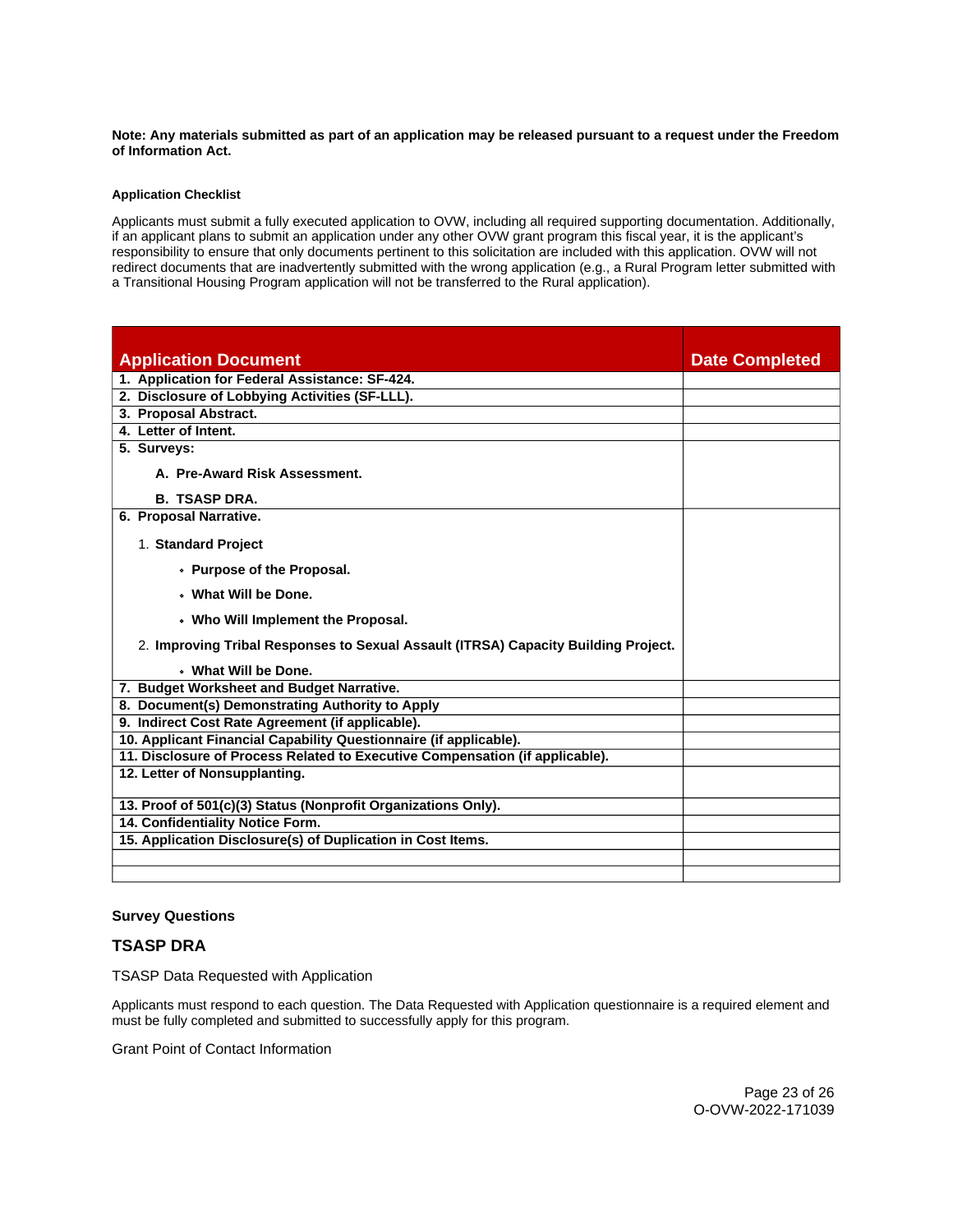1. Provide the following information for the grant point-of-contact. This person must be an employee of the applicant.

Name

Title

Address

Telephone number

Email address

Organizational Questions

2. Is the applicant (the organization whose unique entity identifier/DUNS number is being used for the application) serving as a fiscal agent? A fiscal agent is an entity that does not participate in implementation of the project and passes all funds through to subrecipients, conducting minimal administrative activities. Note: The fiscal agent must be an eligible applicant for the program.

List all subrecipients

The applicant must check the box to acknowledge that the applicant will be responsible for all applicable statutory, fiscal, and programmatic requirements, including those of 2 C.F.R. Part 200, as well as all project deliverables.

3. Has the applicant expended \$750,000 or more in federal funds in the applicant's past fiscal year?

Specify the end date of the applicant's fiscal year.

4. Is the applicant a nonprofit organization that is described in section 501(c)(3) of the Internal Revenue Code of 1986 and is exempt from taxation under section 501(a) of that Code?

Note: Any entity that is eligible for this program based on its status as a nonprofit organization must upload proof of 501(c)(3) status in the Additional Application Components section of JustGrants.

5. Is the applicant a nonprofit organization that holds money in offshore accounts for the purpose of avoiding paying the tax described in section 511(a) of the Internal Revenue Code?

6. Is the applicant a nonprofit organization that uses the Internal Revenue Service's three-step safe-harbor procedure to establish a rebuttable presumption that its executives' compensation is reasonable? For additional information about the safe-harbor procedure, see "Disclosure of Process Related to Executive Compensation" in the Budget and Associated Documentation section of this solicitation.

Note: Applicant must upload the required Disclosure of Process Related to Executive Compensation in the Budget/Financial Attachments section of JustGrants.

7. Is the applicant one of the following (check all that apply). Note: Checking any of these categories will not determine eligibility for funding; eligibility criteria, including related documentation requirements, are set forth in the Eligibility section of the solicitation.

8. Is the applicant a partner/subrecipient on a current grant or pending application for this grant program?

If a partner/subrecipient on a current award, provide the year of the award and the role of the applicant on the award.

If a partner/subrecipient on another pending application, provide the name of the applicant organization.

9. Are any proposed project partner(s)/subrecipient(s) on this application also a recipient, or project partner/subrecipient, on a current grant or another pending application for this grant program? If yes, the applicant is required to provide information on the relevant project partner(s)/subrecipient(s). The questionnaire allows for three project partner(s)/subrecipient(s). If the proposed project includes additional project partner(s)/subrecipient (s) that are on current grants or pending applications, contact the Program Unit at the email provided in this

> Page 24 of 26 O-OVW-2022-171039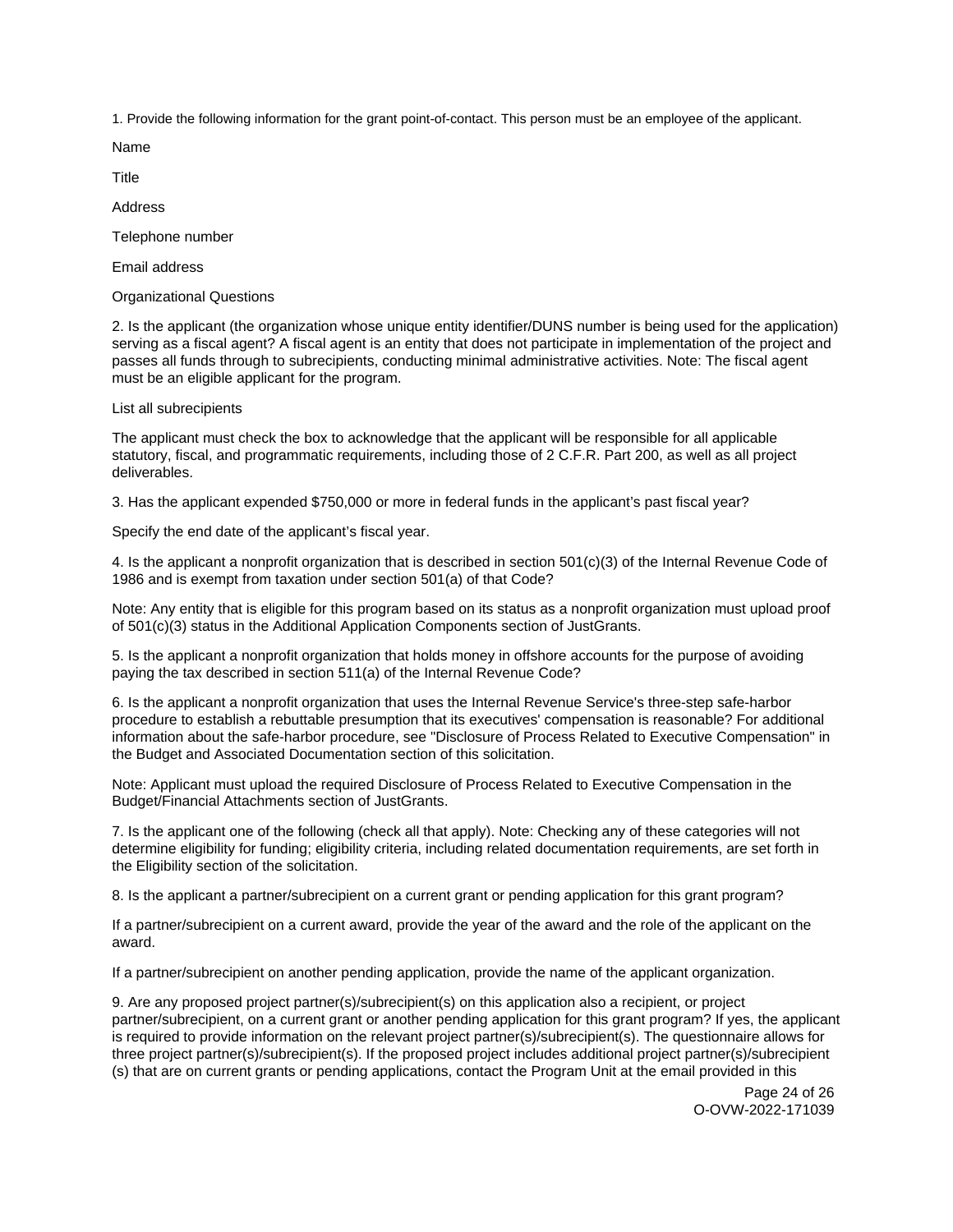solicitation.

Provide the following information for the partner/subrecipient.

Provide the following information for the partner/subrecipient.

Provide the following information for the partner/subrecipient.

TSASP Priority Area and Applicant Information

10. Does the application propose to address OVW Priority Area #5: Improve outreach, services, civil and criminal justice responses, prevention, and support for survivors of sexual assault, domestic violence, dating violence, and stalking from underserved communities, particularly LGBTQ and immigrant communities?

11. Identify applicant type. Note: see the eligibility requirements/definitions in the Eligibility Information section of this solicitation.

12. Identify the type of application

13. Does the application propose to focus programs and activities within Indian country or Alaskan Native villages? See the Eligibility Information section of the solicitation for the definition of Indian country.

Identify each Pueblo/Nation/Tribe/Band/Alaska Native Village where the project will be implemented.

# **Pre-Award Risk Assessment 2**

# Pre-Award Risk Assessment 3

Will all funds awarded under this program be maintained in a manner that they will be accounted for separately and distinctly from other sources of revenue/funding? Provide a brief description of the applicant's policies and procedures that ensure funds will be tracked appropriately.

Does the applicant have written accounting policies and procedures? How often are these policies and procedures updated? Provide a brief list of the topics covered in the applicant's policies and procedures. OVW may request a copy for review during the application/award process or as part of the grant monitoring process.

Is the applicant's financial management system able to track actual expenditures and outlays with budgeted amounts for each grant or subgrant? Provide a brief summary of the organization's process for tracking expenditures, including tracking budgeted versus actual amounts.

Does the applicant have procedures in place for minimizing the time between transfer of funds from the United States Treasury and disbursement for project activities? Provide a short summary of the applicant's policy for requesting payments for grant awards.

Does the applicant have effective internal controls in place to ensure that federal funds are used solely for authorized purposes? Provide a brief description of the applicant's internal controls that will provide reasonable assurance that the award funds will be managed properly.

Does the applicant have a documented records retention policy? If so, briefly describe the policy and confirm that the policy complies with federal regulations. Information on Record Retention and Access can be found at 2 C.F.R. 200.334-200.338.

Does the applicant or any of its employees have any potential personal or organizational conflicts of interest related to the possible receipt of OVW award funds? Applicants are required to disclose in writing any potential conflicts of interest to their awarding agency. See 2 C.F.R. 200.112 and Chapter 3.20, Grant Fraud, Waste and Abuse, of the DOJ Financial Guide for additional information.

Is the individual primarily responsible for fiscal and administrative oversight of grant awards familiar with the applicable grants management rules, principles, and regulations including the Uniform Administrative Requirements, Cost Principles, and Audit Requirements for Federal Awards (2 C.F.R. Part 200)? Provide a short list of the individual's qualifications/experience. If the individual is not familiar with the applicable rules and

> Page 25 of 26 O-OVW-2022-171039